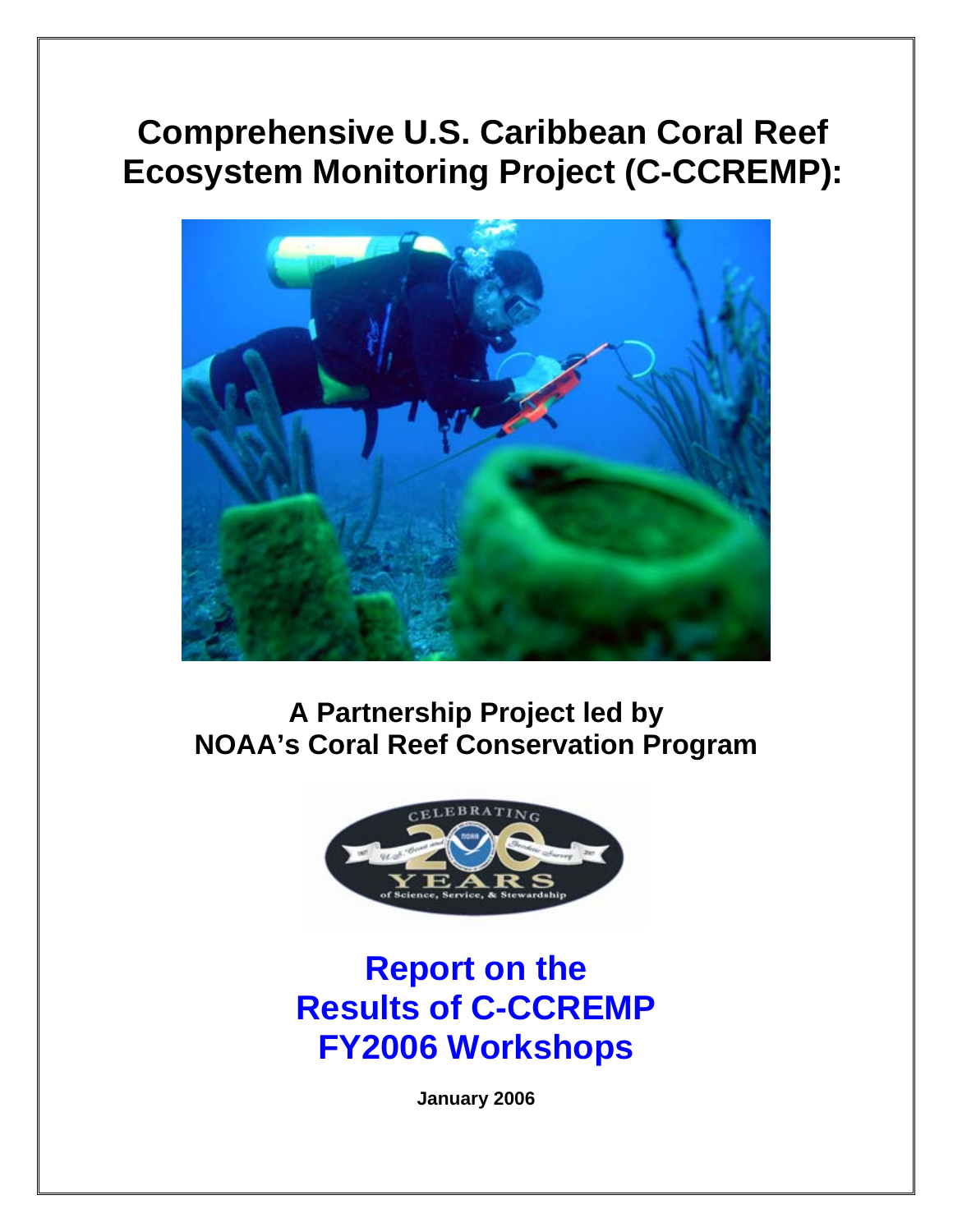# **Citation:**

NOAA's Coral Reef Conservation Program. 2007. *Comprehensive U.S. Caribbean Coral Reef Ecosystem Monitoring Project (C-CCREMP): Report on the Results of the C-CCREMP FY2006 Workshops*. National Oceanic and Atmospheric Administration, Coral Reef Conservation Program (NOAA CRCP). Silver Spring, MD. 12pp. + appendices.

# **For more information, please contact:**

Mark E. Monaco, PhD Principal Investigator, NOAA NOS and CRCP [Mark.Monaco@noaa.gov](mailto:Mark.Monaco@noaa.gov) 301.713.3028 x160

Ron Hill, PhD Principal Investigator, NOAA NMFS and CRCP [Ron.Hill@noaa.gov](mailto:Ron.Hill@noaa.gov) 409.766.3519

Kara Meckley NOAA CRCP [Kara.Meckely@noaa.gov](mailto:Kara.Meckely@noaa.gov) 301.713.3155 x144

Jenny Waddell NOAA NOS and CRCP Federal Program Officer for the National Coral Reef Ecosystem Monitoring Program [Jenny.Waddell@noaa.gov](mailto:Jenny.Waddell@noaa.gov) 301.713.3028 x174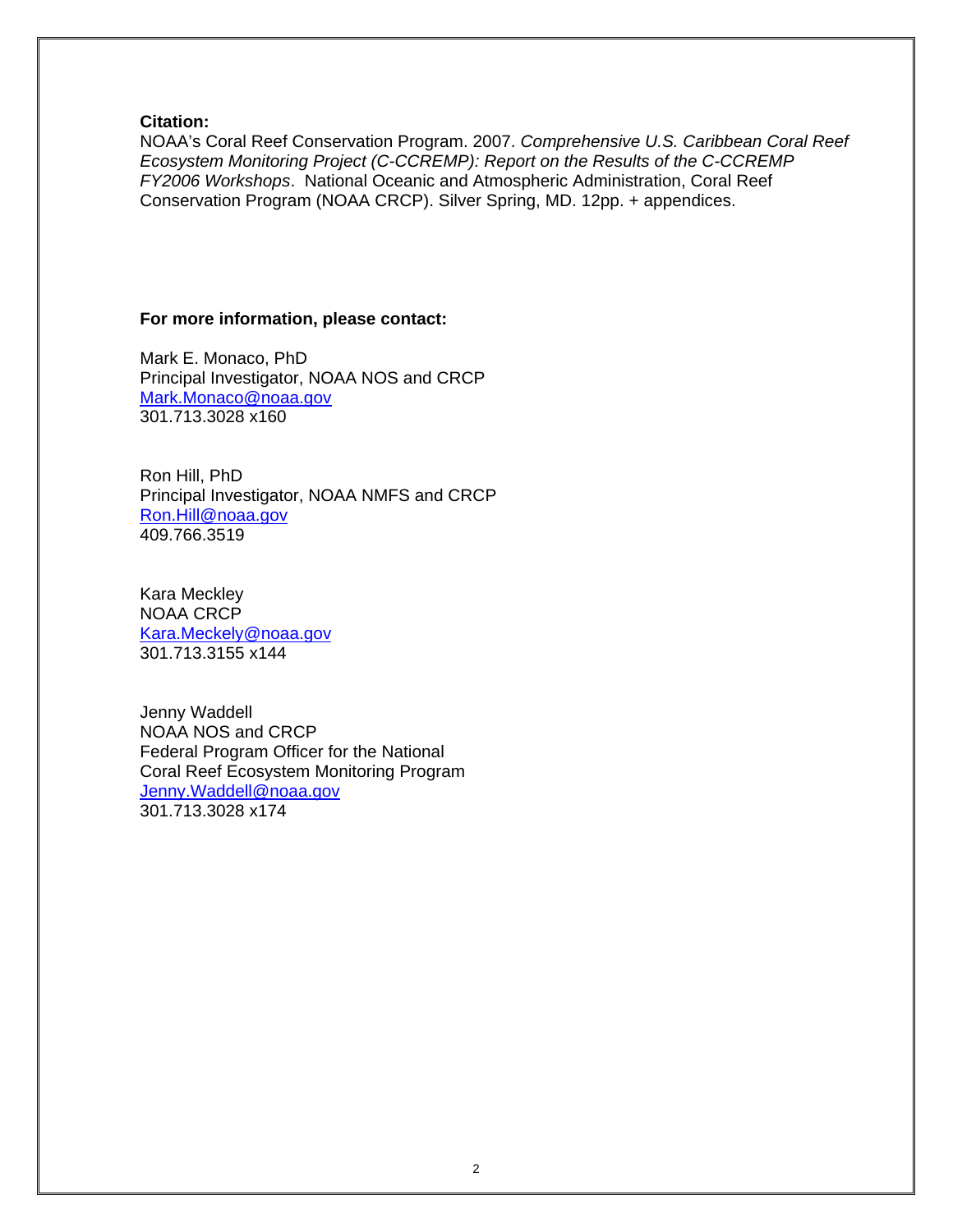# *Comprehensive U.S. Caribbean Coral Reef Ecosystem Monitoring Project (C-CCREMP): Report on the Results of the C-CCREMP FY2006 Workshops*

### **About this Document**

The purpose of this report is to document and convey the results from the National *Oceanic and Atmospheric Administration (NOAA) Coral Reef Conservation Program's (CRCP) workshops conducted in late FY2006 on implementing a U.S. Caribbean Comprehensive Coral Reef Ecosystem Monitoring Project (C-CCREMP). C-CCREMP is a new CRCP project that is attempting to expand and integrate current coral reef ecosystem monitoring activities into a comprehensive long-term assessment and monitoring program involving federal agencies, academia, local resource marine management agencies, and other partners in the U.S. Caribbean. An initial C-CCREMP project objective is to determine the need and feasibility of developing a monitoring program for the Caribbean that is similar to the CRCP Pacific Resources Assessment and Monitoring Program (PacRAMP), which uses consistent characterization and assessment methods to monitor U.S.-affiliated islands in the Pacific. The overall goal of the developing project is to improve capabilities to document and understand the condition of marine resources and changes in coral reef ecosystem health within and across Puerto Rico, the U.S. Virgin Islands, and Navassa Island. The workshops were an initial component of the project intended to introduce the project to partners and solicit input from the scientific and management community. In addition, the workshops were designed to obtain feedback on the need and feasibility of developing the C-CCREMP concept in order to provide NOAA and its partners with a comparative assessment and comprehensive coral ecosystem monitoring capability across the U.S. Caribbean. The information presented in this C-CCREMP report summarizes the input from local and regional partners and will be used to guide the direction of the project in FY07 and beyond.* 

# **Introduction**

Since 2000, NOAA's Coral Reef Conservation Program (CRCP) has made a significant investment in the conservation of coral reef ecosystems of the U.S. Caribbean. The investments made to date further conservation goals outlined in the *National Coral Reef Action Strategy* and the *Coral Reef Conservation Act of 2000* (NCRAS, 2002; CRCA, 16 U.S.C. § 6401 et seq.) by building capacity for local management, initiating research on stressors that threaten coral reef ecosystem health, mapping the types and extents of nearshore habitats, and supporting efforts to monitor and assess the condition of reef resources in Puerto Rico, the U.S. Virgin Islands, and Navassa Island. Assessment and long-term monitoring of US coral reef ecosystems remains a national priority for the U.S. Coral Reef Task Force and NOAA's Coral Reef Conservation Program. Managers of coral reef resources require data that measure and track ecosystem conditions over time. Currently, Federal agencies and their local partners conduct or fund a variety of projects undertaken independently by various Federal, state, local, academic, nongovernmental, and private sector partners that monitor ecological, environmental, and socio-economic conditions at specific locations. However, because efforts are not spatially comprehensive (or necessarily representative), and research results are not necessarily comparable, managers may be limited in their abilities to determine the status of coral reef resources region-wide. In 2005 NOAA and its partners published a nationwide report on the status of US coral reef ecosystems, and this report identified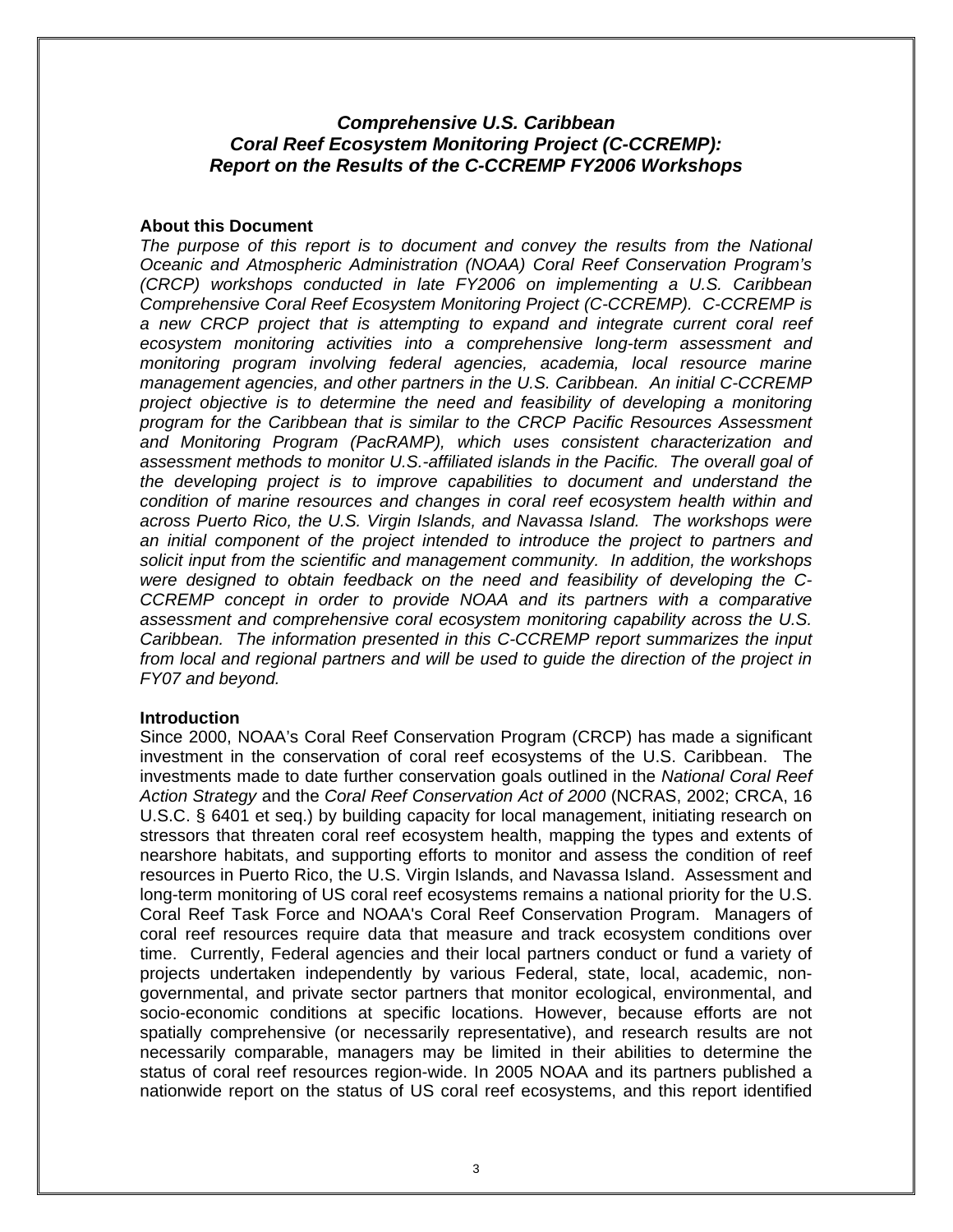the need for a national assessment capability to compare and contrast results of research and management actions across jurisdictions (Waddell, 2005).

The Comprehensive Caribbean Coral Reef Ecosystem Monitoring Program (C-CCREMP) was initiated in 2006 in an attempt to expand current U.S. Caribbean coral reef ecosystem monitoring studies into a comprehensive long-term assessment and monitoring program involving federal and local partners in the region. Working collaboratively with local resource agencies, academic research institutions, Federal offices, and others, the project seeks to establish monitoring goals and targets, evaluate existing programs and data, identify gaps and shortcomings, modify existing programs through a consensus-based approach, integrate existing projects where practicable, and expand long-term monitoring efforts. Such a capability would benefit the jurisdictions by providing consistent and reliable information to local management agencies while generating a comprehensive data set that allows for cross-jurisdictional comparisons of reef condition, a key input necessary to periodic reporting efforts. In addition, the project aims to extend to the U.S. Caribbean the capacity for consistent regional monitoring that now exists in the Pacific through PacRAMP.

In FY-06 the project focused on organization of two workshops to introduce the project to local partners and initiate the development of a geo-spatial database of existing monitoring activities.

# **Workshop Process and Presentations**

Two project workshops were convened in September 2006 with the local research and management communities to discuss options for improving the integration of ongoing coral reef ecosystem monitoring activities. Figure 1 displays the workshop approach used to present and capture project information.

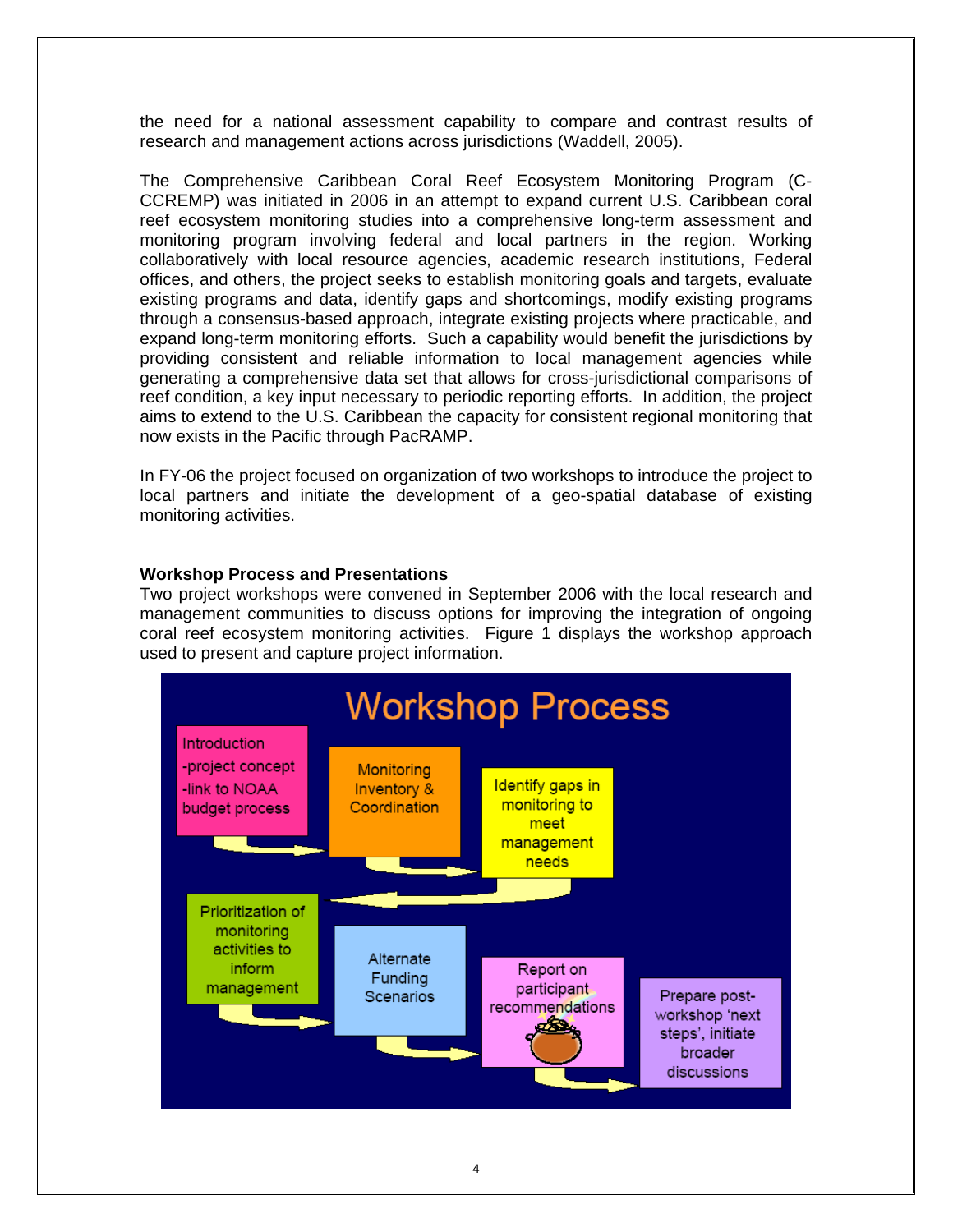Fig 1. A flow chart of the workshop process used at both locations.

The first workshop, held in La Parguera, Puerto Rico on September 18-19 was attended by 27 individuals representing various organizations involved in coastal monitoring, assessment, and/or management in Puerto Rico. Eleven presentations were made to the group by workshop participants describing current monitoring efforts, identifying information gaps, and providing a common understanding of various ongoing efforts in the region.

The second of the two workshops was held in St. Thomas, USVI on September 21-22 and was attended by 33 individuals from organizations involved in coastal monitoring, assessment, and/or management in the USVI. Eleven presentations by participants were also made in St. Thomas to provide context for the ensuing discussions.

Invited presentations were structured to conform to a standard template and provide a broad overview of ongoing representative monitoring efforts in the region. The presenters were asked to include key pieces of information, such as project title and principal investigators; project framework, purpose, and goals; geographic distribution of survey locations; data collection methods and techniques; data management, storage, analysis, and availability; the intended audience for products; typical project results; temporal trends in data, level of effort, analytical results; plans for the continuation of the project; spatial and temporal gaps and needs that remain; possibilities for future collaboration and anticipated limiting factors.

Presentations confirmed that most of the work conducted to date has concentrated on shallow water areas (<30m) although several projects have focused survey effort in deeper water habitats and there is interest in continuing this trend. The range of target metrics includes both basic/standard parameters such as benthic habitat composition, indicators of coral reef health (e.g., such as coral disease and bleaching), composition of reef fish assemblages, as well as specific in-depth analyses of sediment contaminants and water quality parameters. The full suite of monitoring parameters can be found in Figure 4 on page 8.

At each of the workshops, the presentations were complemented by discussions on the primary goals for the C-CCREMP project and its link to CRCP objectives, the proposed data inventory and GIS system concept, the need for expanded monitoring capacity to support management, other information needed to meet management and reporting objectives, and initial reactions to three potential funding scenarios projected for the FY09-13 budget cycle.

# **Workshop Results**

*Participants at both workshops agreed that a comprehensive monitoring capability that would permit cross-jurisdictional comparisons should be developed, but not at the expense of current on-going activities. Thus, comprehensive periodic (e.g., every 3-5 years) monitoring and/or characterization of US Caribbean ecosystems should be conducted to complement, not replace, existing local monitoring studies.* This would mean that the results of the project under a 'no additional funds' scenario would be limited to an increase in integration of current projects and ongoing activities, primarily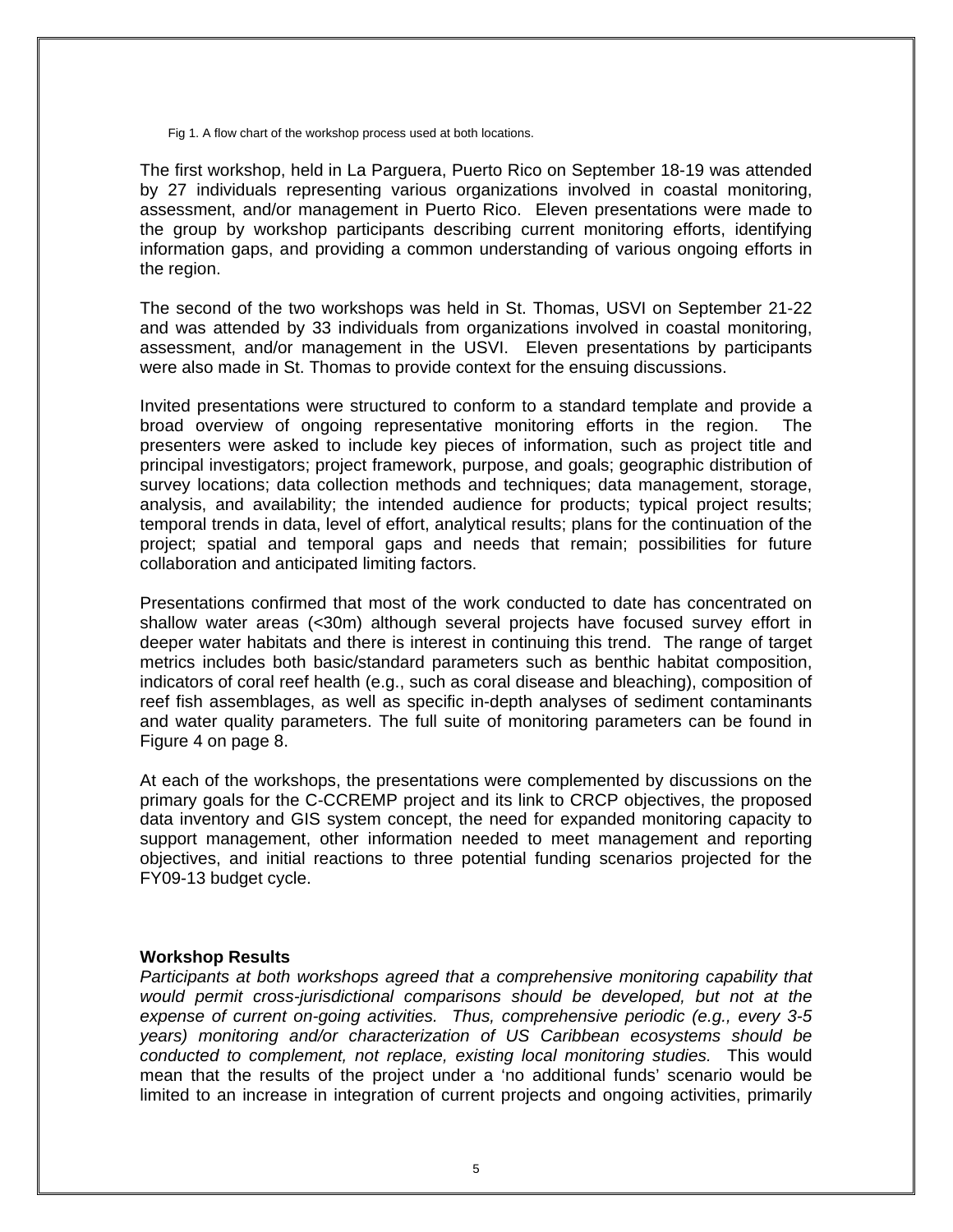through the continued development of the inventory database and linked GIS project. It is possible that greater coordination could lead in the future to synchronized monitoring with multiple agencies participating in a periodic synoptic monitoring effort.

If additional funding were made available in out-years, several topical priorities emerged:

- Participants recognized a need to harmonize monitoring approaches and/or develop more standardized protocols to provide a more comprehensive current baseline of condition. These actions will better support management, allow for identification of trends where there is increase activity in key watersheds, and facilitate evaluations of the efficacy of research projects and conservation activities. Key to this is the importance of co-locating fish and benthic surveys, and water quality where appropriate, as part of a quantitative survey design.
- Virtually all researchers expressed interest in conducting a broad scale characterization of physical oceanographic parameters in the region. A first look at this could involve analysis of SeaWIFs ocean color data. The results of the analysis would provide a starting point for other analyses linking nearshore conditions to watershed processes. This type of activity could potentially be facilitated through the 'Summit to Sea' project. In any case, work on this topic should be coordinated with the ongoing Caribbean Ocean Observing System work at the Department of Marine Science at UPR-Mayaguez.
- Participants also cited a need for better training and capacity building to enable researchers to work together more collaboratively and eliminate obstacles to collaboration that currently exist. Many partnerships are complicated by the significant restrictions related to dive program reciprocity. By harmonizing and/or calibrating methods, data collection efforts can be leveraged and better support decisions made by the management community.
- Several people cited the need for spatially comprehensive assessments of diseases affecting coral reef ecosystems and proposed the development of standardized monitoring methods that provide a more consistent evaluation of coral bleaching.
- Another primary concern raised in the workshops involved the need to focus on cumulative impacts, and the need for scientists to perform directed questions/ research to differentiate impacts caused by a single or primary stressor from multiple and cumulative impacts.
- Especially given the Caribbean bleaching and disease events of 2005, researchers stressed the importance of implementing contingency options to provide for response and mobilization of experts in the case of future catastrophic events.
- Scientists expressed a pressing need for off-site (off-island) data storage to prevent the loss of data in the event of a catastrophic event.
- In USVI, participants felt that the current coverage and frequency of nearshore water quality sampling was adequate, but that more work should be focused on monitoring fish communities. This need was echoed by the Caribbean Fisheries Management Council (CFMC) to supplement existing (insufficient) stock assessment data.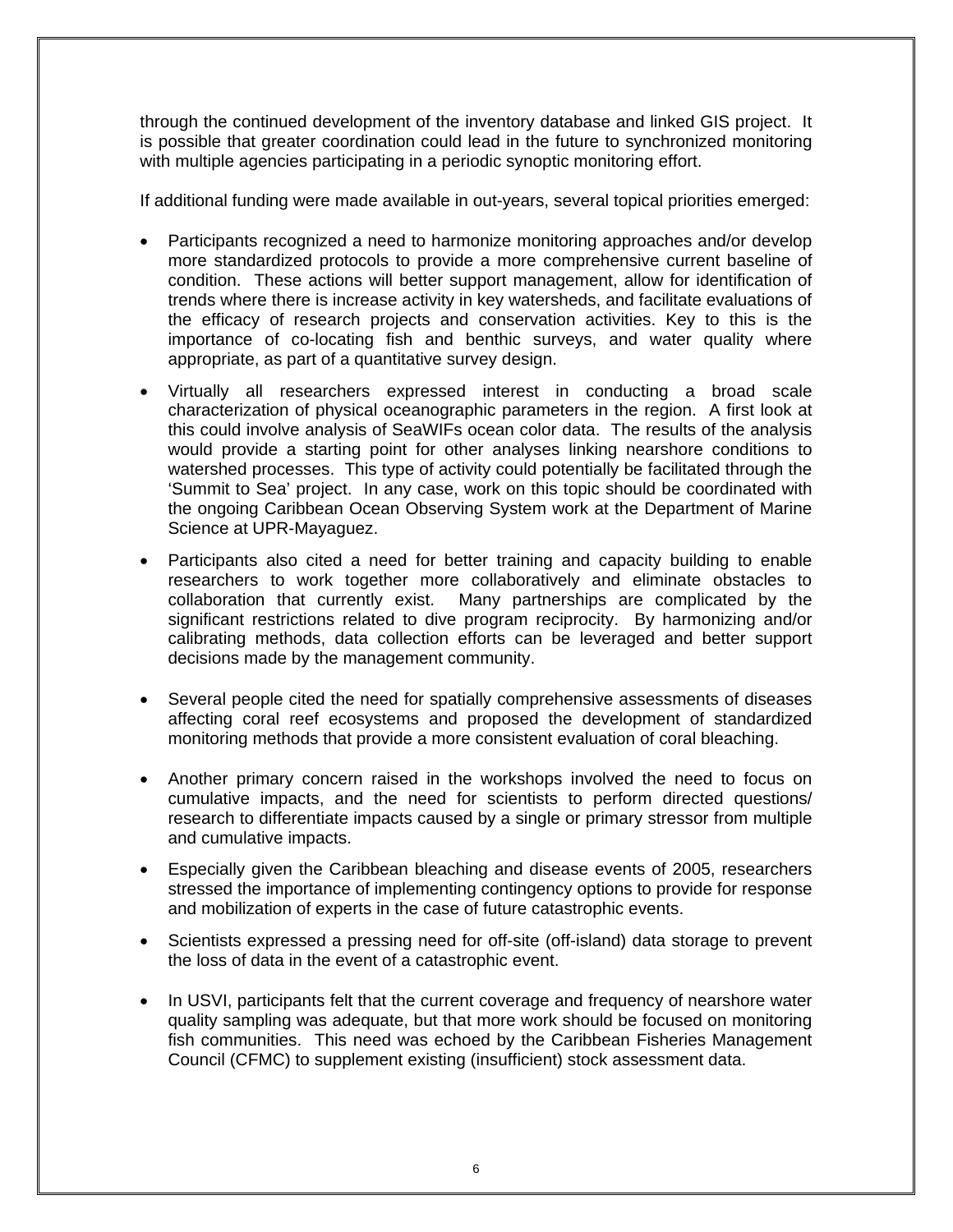- Participants at both workshops argued for a greater focus on deep (>30m) hermatypic reef communities. Deep reefs could potentially be less impacted by anthropogenic disturbances and may possibly provide a reservoir of recruits that may help rebuild coral and fish communities in the more heavily impacted shallow water areas. They also pointed out the need to quantify the prevalence of bleaching and disease and other impacts to deep hermatypic reef areas, which have been poorly studied to date. A project being conducted by the University of Puerto Rico on behalf of the Caribbean Fisheries Management Council at offshore island sites in western Puerto Rico revealed that bleaching had occurred down to a depth of about 140 feet (42m). It also pointed out that deep reefs have a wider geographic coverage than shallow reefs but that scientists lack an understanding of deeper reefs in terms of basic characterization and their function in sustaining fish stocks and food webs. This is related to the expressed need for cross-shelf sampling that does not neglect offshore areas. Including a full spectrum of inshore/offshore areas may elucidate some of the important links between nearshore and offshore habitats, especially in relation to the movement of fishes.
- In most cases, deep hermatypic reefs also lack detailed bathymetric information and have been insufficiently characterized since they are too deep for scuba-based survey techniques. Managers from both jurisdictions proposed expansion of multibeam mapping coverage and an increase in projects involving ROVs, AUVs or other imaging-based methods, which are really only feasible with involvement of NOAA and other Federal agencies, since major investments in multibeam units and other technologies have already been made by the Federal agencies.
- Participants recognize the need to translate findings to a format that can be easily understood by the public and elected representatives, a factor essential in mobilizing political support for conservation. Identifying even basic, simplistic measures (e.g., a single number or grade) that can be easily understood by local populations remains a priority.
- With regard to funding concerns, the USVI participants inquired whether it would be possible to reprogram a portion of the funding received from other grants (territorial monitoring, CZM grants, other NOAA CRCP funds) every few years to help support a collaborative, comprehensive monitoring effort.
- Participants from both workshops supported appointment of a local project coordinator to help facilitate coordination and collaboration.

Some of the priorities were also expressed through the identification of spatial gaps:

In Puerto Rico, several locations were proposed as priorities for monitoring (Figure 2), largely because they provide habitat for Acroporid corals, include deep reefs, or are known to suffer impacts related to coastal development or declining water quality. These included north shore sites where little is known of the fringing reef communities, but where the island's population and anthropogenic impacts are concentrated, especially with regard to outfalls and sediments. On the eastern shelf that extends to St. Thomas, initial surveys of the seafloor reveal a concentration of cables (referred to as 'cable spaghetti') that may or may not be functional. Given the anticipated increase in cable-laying activities in the region, identification of appropriate areas for cable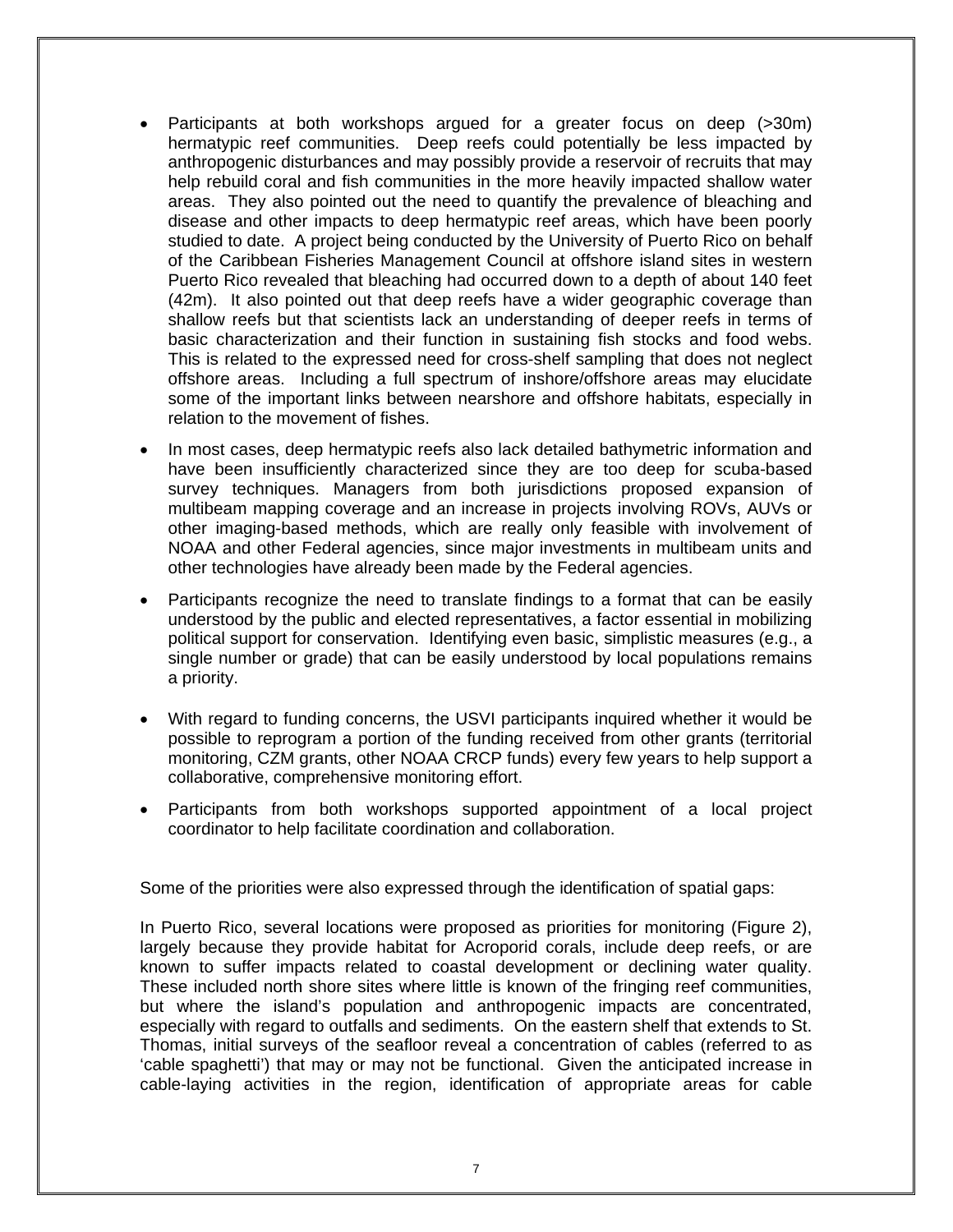installation would be important both ecologically (to reduce damage to benthic habitats) and economically (to reduce costs related to snagged cables and lost equipment).

Additional information is also needed for the offshore islands of Culebra, Vieques, and the islets along the south shore, including Caja de Muertos. In early 2007, the NOS Biogeography and National Status and Trends (NS&T) Programs will conduct a study of Vieques using standard methodologies in order to characterize fish, benthic communities, and contaminant levels in sediments and waters around the island. Further survey or monitoring activities are contingent on availability of future funding for the project. Also on the southeast coast, participants proposed surveys of the Ponce and Yabucoa offshore dredged material disposal sites (ODMDS) which are located in unstudied areas that are believed to contain shelf edge reefs.



Fig 2. Spatial areas of interest identified by Puerto Rico workshop participants.

Another area of interest for monitoring was off the southwest coast of the island. In 2006, NOAA's Office of Coast Survey collected LIDAR data that covered most of the nearshore area in the SW portion of the island. NOS Biogeography will be conducting a multibeam mapping and characterization cruise in Southwestern Puerto Rico in the Spring of 2007, in order to augment the LIDAR data and provide detailed bathymetry of the area. Collection of high resolution bathymetric data for portions of Mona Island also constitute part of the mission plan. In addition, NOS Biogeography will employ a drop camera system to capture digital photographic imagery.

In the USVI, spatial gaps include the northern, western, and southern shores and shelf areas of St. Thomas, which may serve as important areas for spawning aggregations and provide other habitat linkages for ecologically and/or commercially important fish populations (Figure 3). The western shelf region was also of primary interest to the Puerto Rico workshop participants. Similarly, areas of Lang Bank off the east end of St. Croix are thought to be important for fish populations in St. Croix. In St. Croix, participants also noted the need to include very shallow areas and exposed shorelines on the SE part of the island that are difficult to access due to swell, etc.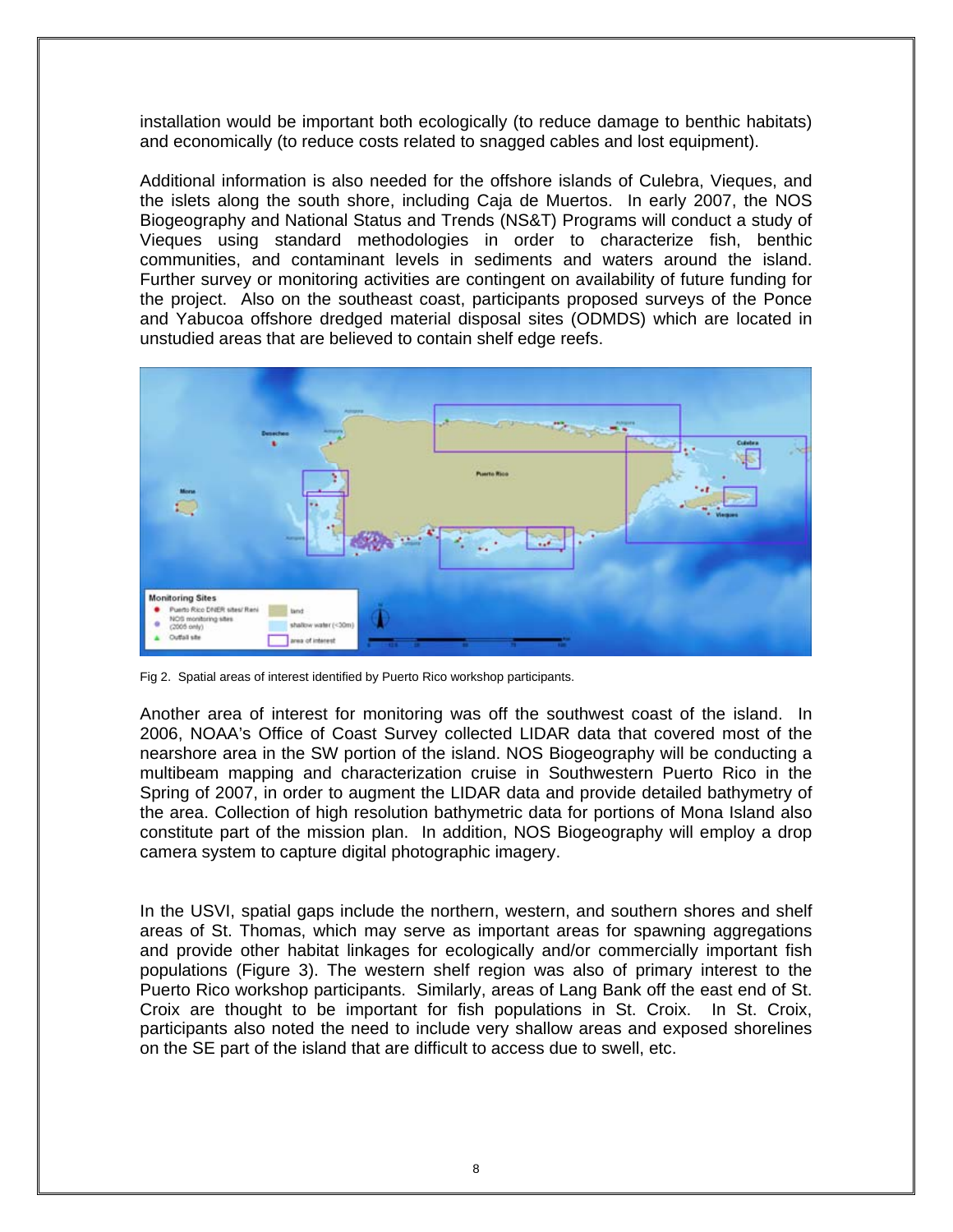

Fig 3. Spatial areas of interest identified by USVI workshop participants.

# **C-CCREMP Database and GIS Link**

As part of the C-CCREMP project, NOS Biogeography and NMFS SEFSC-Galveston have developed a system for inventorying the current monitoring and assessment activities conducted in coral reef ecosystems in the U.S. Caribbean and serving that information back out to the community. The team devised a web-based user interface where scientists and managers in the region can submit and query basic information about projects, including information about target metrics being measured, frequency of sampling, and sampling methods (e.g., the use of permanent vs. random sites; Figure 4). Each project and its associated data will be accompanied by a FGDC-compliant metadata file, which NOS/NMFS will help to create if one does not exist. In addition, users will be asked to provide a simplified data file that includes the coordinates for each sampling location visited.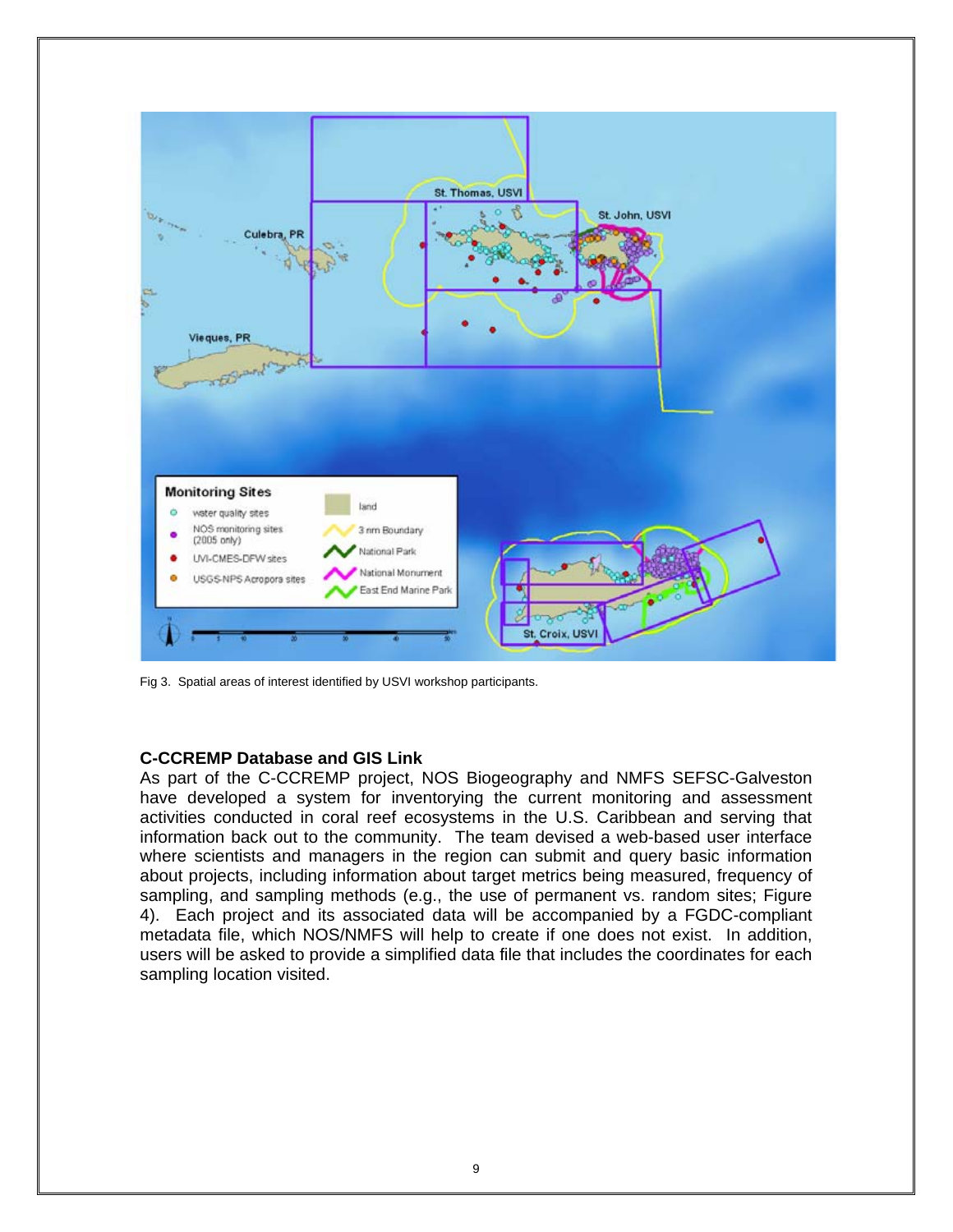

Fig. 4 Database inventory user interface screen for project data entry.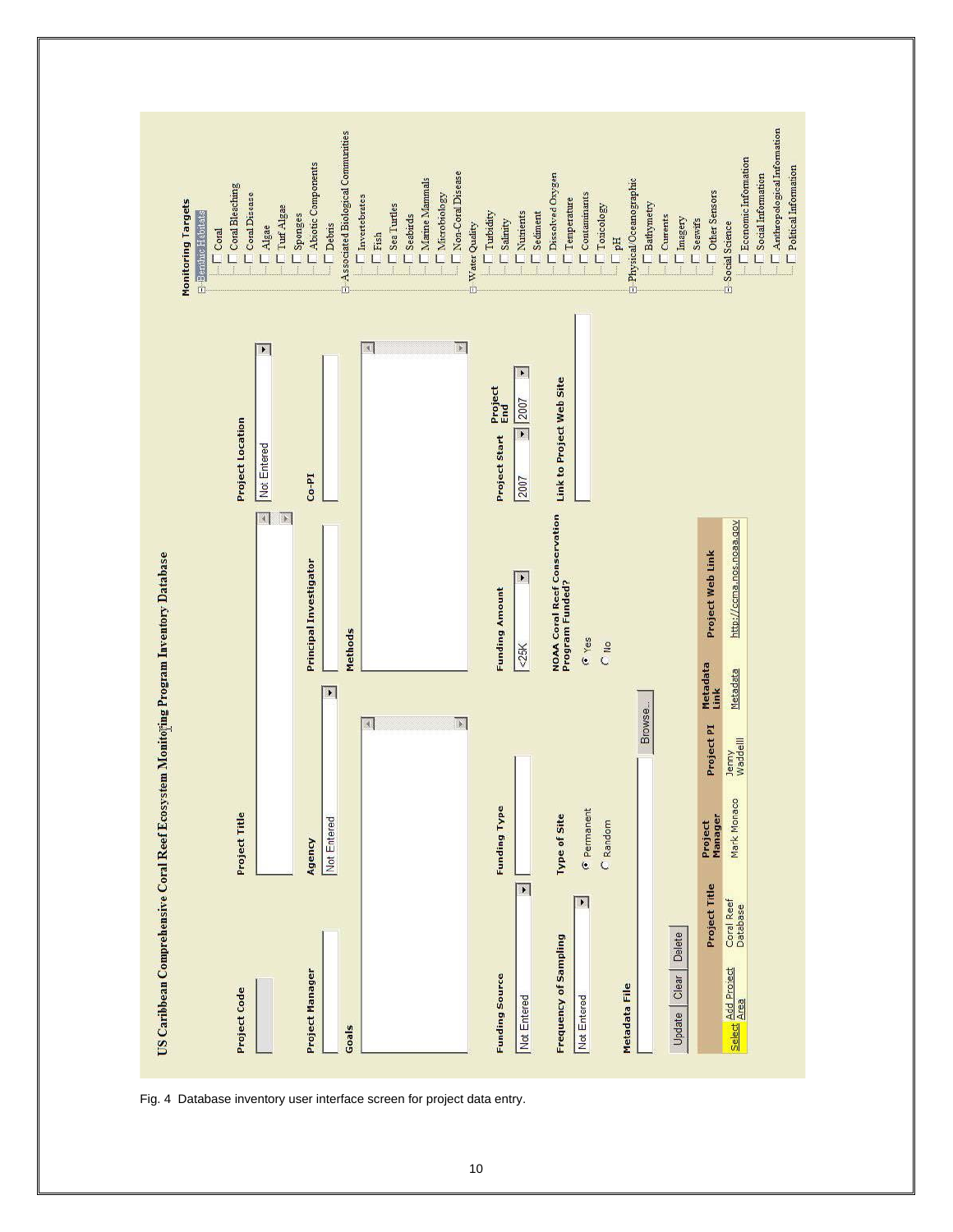Information contained in the database will link to a modified mapping system that will be accessible via a password protected website for project participants (Figure 5). Such a system allows users to query the database based on specific characteristics and display the query results in a map format. For example, it will enable managers to visually identify all the sites in each of 12 subregions that have been surveyed for coral diseases. This capability is important not only because of the actual data it yields to managers, but also because it helps identify spatial concentrations and gaps in monitoring efforts. This type of information provides numerous advantages to participants and decision-makers by identifying temporal and spatial gaps in existing monitoring programs, linking researchers to one another based on location, metrics, methods, etc., establishing a framework for prioritizing monitoring activities to meet current and anticipated management needs, and providing a scientifically-based justification for expanding monitoring efforts to undersampled locations. Equipped with this type of contextual information, researchers can collaborate more effectively to expand the comprehensiveness of monitoring programs in the region and more effectively compete for future funding of multi-disciplinary projects that address multiple ecosystem components. It will also allow project leaders to determine the need and feasibility of developing a program for the Caribbean that is similar to the CRCP's Pacific Resources Assessment Monitoring Program (PacRAMP), which uses consistent characterization and assessment methods to monitor U.S.-affiliated archipelagos in the Pacific.



Fig. 5 Flow chart and query examples showing linkages between database and mapping system.

All expected participant comments have been received and incorporated into the database graphical user interface (GUI). Once the system becomes operational,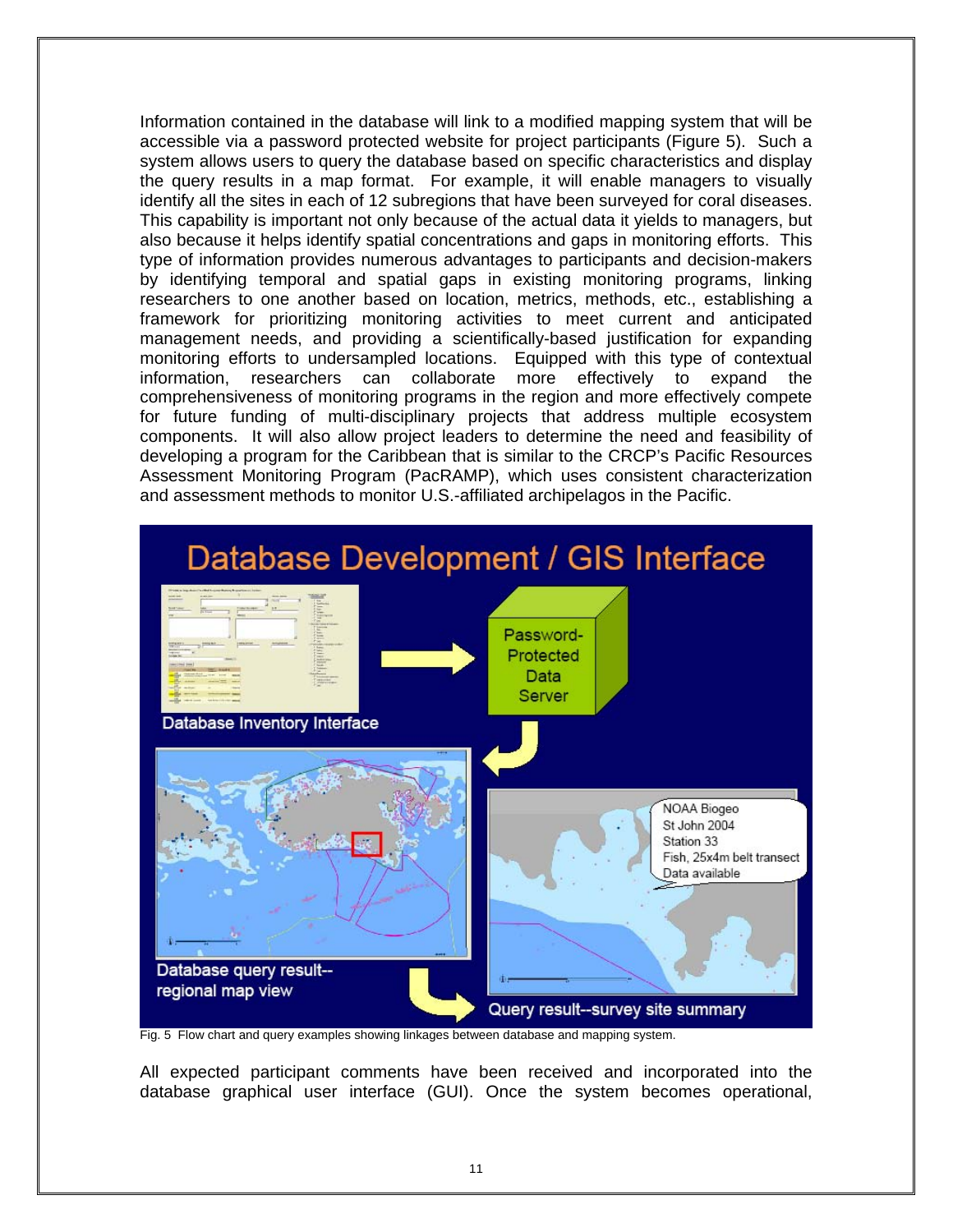workshop participants and other key individuals from CRCP and the U.S. Caribbean region will be notified of its availability so that Version 1.0 of the database can be populated with existing projects. Further refinement of the system is expected to occur as needed.

The database system also benefits efforts to produce periodic assessments of the condition of coral reef ecosystems in the U.S. Caribbean, such as the "State of the Reef" reports. With the approach of the publication of the next National State of the Reef report in 2008, such a system will enable authors to verify that relevant and accessible data products have been incorporated into chapter development in order to provide the most robust assessment of ecosystem condition possible. Other uses of the system, particularly by CRCP personnel, are anticipated, e.g., to help manage NOAA's overall investments in coral reef ecosystem monitoring.

# **Next Steps**

The next step in the C-CCREMP project will be to release and populate the database inventory. Once local partners have had an opportunity to enter spatial and temporal information about current monitoring activities into the database inventory, project managers will synthesize the information and develop an implementation plan for the project. The implementation plan will provide details on spatial, temporal, and topical gaps, suggest a plan of action for expanding monitoring of various key parameters, and estimate the resources required to successfully implement the project at different levels of monitoring effort.

In 2007, the C-CCREMP project team plans to convene additional meetings to provide an opportunity for local partners to discuss the results of the database inventory and provide input on various implementation options under consideration.

# **Literature Cited**

National Coral Reef Action Strategy. 2002. A National Coral Reef Action Strategy: Report to Congress on Implementation of the Coral Reef Conservation Act of 2000 and the national Action Plan to Conserve Coral Reefs. NOAA. Silver Spring, Maryland. 120 pp. + appendix.

Waddell, J.E. (ed.) 2005. The State of Coral Reef Ecosystems of the United States and Pacific Freely Associated States: 2005. NOAA Technical Memorandum NOS NCCOS 11. NOAA/ NCCOS Center for Coastal Monitoring and Assessment's Biogeography Team. Silver Spring, MD. 522 pp.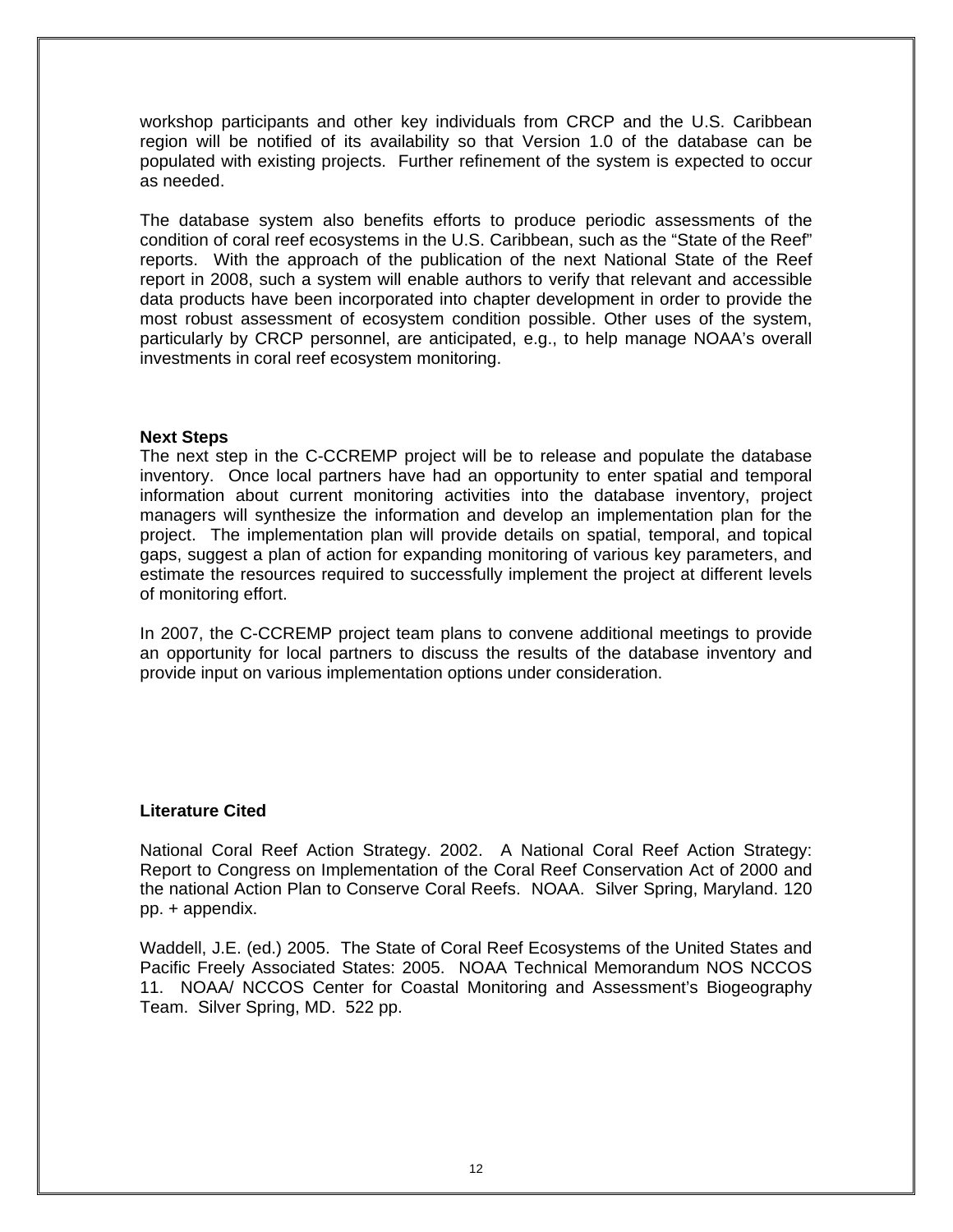# **Appendices**

### **A. C-CCREMP Overview**

#### **US Caribbean Comprehensive Coral Reef Ecosystem Assessment and Monitoring Project (C-CCREMP)**

NOAA Coral Reef Conservation Program PIs: Mark Monaco (NOAA's Ocean Service) and Ron Hill (NOAA's Fisheries Service)

**Overview:** This project proposes to expand current coral reef ecosystem monitoring studies into a comprehensive long-term assessment and monitoring program involving federal and local partners in the US Caribbean. Working collaboratively with local resource agencies, academic research institutions, Federal offices, we seek the following achievements: establish monitoring goals and targets, evaluate existing programs and data, identify gaps and shortcomings, modify (consensus-based) existing programs, integrate existing projects where practicable, and expand long-term monitoring efforts. In FY-06 the project focused on two workshops to introduce the proposed project to local partners and initiate this development of a geo-spatial database of monitoring projects.

**Background:** Assessment and long-term monitoring of US coral reef ecosystems remains a national priority for the US Coral Reef Task Force and NOAA's Coral Reef Conservation Program. Managers of coral reef resources require data that measure and track ecosystem conditions over time. Currently, NOAA and its local partners conduct or fund a variety of projects that monitor ecological, environmental, and socio-economic conditions at specific locations, but because efforts are not spatially comprehensive (or necessarily representative), managers may be limited in their abilities to assess the status of coral reef resources region-wide. In 2005 NOAA and its partners published a nationwide report on the status of US coral reef ecosystems and this report identified the need for a national assessment capability to compare and contrast results of research and management actions across jurisdictions.

**The Concept:** The project's overarching goal is to improve capabilities to document and understand resource conditions and changes in coral reef ecosystems across the US Caribbean by integrating the monitoring efforts of local, federal, academic, and private sector partners. Beyond integration the investigation seeks to implement additional monitoring efforts in critical areas that are not currently studied. Currently, across the US Caribbean a suite of projects quantify abundance and distribution of reef fishes, lobster, and conch, evaluate habitat utilization patterns of reef fishes throughout ontogeny, quantify and track changes in benthic habitats (e.g., stony corals, seagrasses, algal densities), monitor water quality and sedimentation rates, assess the extent and impact of coral disease and coral bleaching, quantify and track coral recruitment, and document trends in reef resource use and its impact on fishing communities. However, only a modest level of coordination occurs among these projects across multiple spatial scales. The C-CCREMP plans to include continuous site-specific (local scale) monitoring augmented by periodic synoptic (regional scale) monitoring across Puerto Rico, USVI, and Navassa to compile information needed to improve local, regional and federal management decisions across multiple geographic scales.

The preferred approach plans to phase in various project elements so the investigation grows over time into an integrated program. Plans are to integrate and leverage existing coral reef ecosystem monitoring studies into the project, and thus are not designed to replace or dramatically change current local monitoring efforts. The project will move forward based on the comments and results from the initial workshops and analysis of the information on the nature and extent of monitoring projects throughout the US Caribbean that are being identified in the C-CCREMP data inventory and GIS. This information will be organized into a project implementation plan and depending on fiscal resources the study will continue in FY07 and beyond.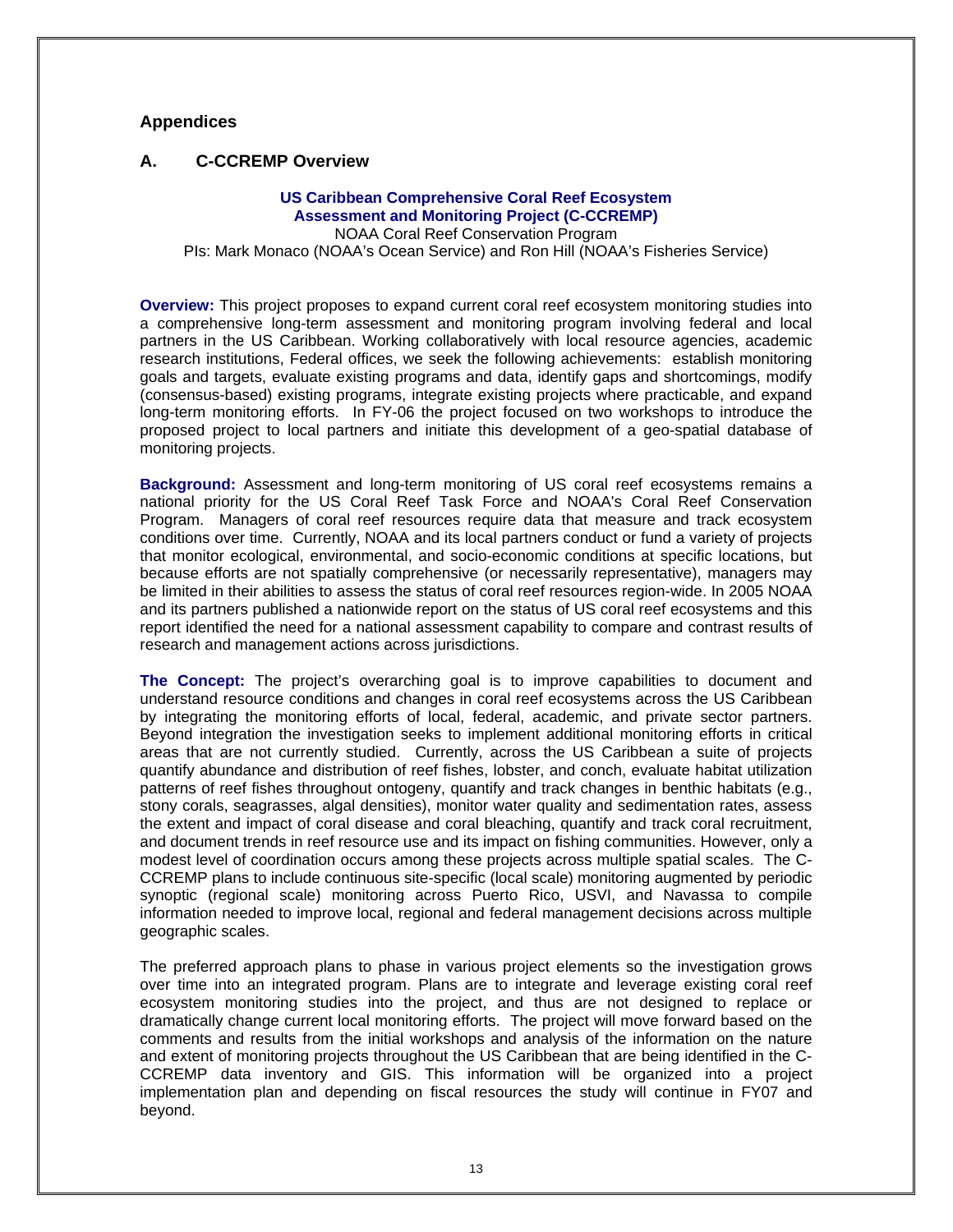# **B. Puerto Rico Workshop Participants**

Richard Appledorn Department of Marine Sciences University of Puerto Rico-Mayaguez PO Box 5000 Mayaguez, PR 00681-9013 Ph: 787-899-2048 [rappeldo@uprm.edu](mailto:rappeldo@uprm.edu)

Roy Armstrong Department of Marine Sciences University of Puerto Rico-Mayaguez PO Box 5000 Mayaguez, PR 00681-9013 Ph: 787-899-2048 x 249 [roy@cacique.uprm.edu](mailto:roy@cacique.uprm.edu)

Theo Brainerd U.S. Department of Commerce NOAA Fisheries Southeast Fisheries Science Center 75 Virginia Beach Drive Miami, FL 33149 Ph: 305-361-4284 [Theo.Brainerd@noaa.gov](mailto:Theo.Brainerd@noaa.gov)

Andy Bruckner U.S. Department of Commerce NOAA Fisheries Office of Habitat Conservation 1315 East West Hwy – Rm 15829 Silver Spring, MD 20910 Ph: 301-713-0299 x 190 [Andy.Bruckner@noaa.gov](mailto:Andy.Bruckner@noaa.gov)

Russell Callender US Department of Commerce Center for Coastal Monitoring and Assessment 1305 East West Hwy Silver Spring, MD 20910 Ph: 301-713-3028 x 162 [Russell.Callender@noaa.gov](mailto:Russell.Callender@noaa.gov)

Lisamarie Carrubba U.S. Department of Commerce NOAA Fisheries Service Caribbean Field Office PO Box 1310 Boqueron, PR 00622 Ph: 787-851-3700 [Lisamarie.carrubba@noaa.gov](mailto:Lisamarie.carrubba@noaa.gov) Ernesto Diaz Department of Natural and Environmental **Resources** PO Box 366147 San Juan, PR 00936 Ph: 787-502-7171 [ediaz@drna.gobierno.pr](mailto:ediaz@drna.gobierno.pr)

Angel Dieppa Research Coordinator, Jobos Bay National Estuarine Research Reserve DNER PO Box 159 Aguirre, PR 00704 Ph: 787-853-4617 [Angel.Dieppa@noaa.gov](mailto:Angel.Dieppa@noaa.gov)

Luis A. Encarnacion Jobos Bay National Estuarine Research Reserve Department of Natural and Environmental Resources Call Box B Aguirre, PR 00704 (787) 853-4617 [lencarnacion@jbnerr.org](mailto:lencarnacion@jbnerr.org)

Mayra Garcia Department of Natural and Environmental **Resources** PO Box 366147 San Juan, PR 00936 Ph: 787-662-2475 [mtgarcia@drna.gobierno.pr](mailto:mtgarcia@drna.gobierno.pr)

Jorge (Reni) Garcia Department of Marine Sciences University of Puerto Rico PO Box 908 Lajas, PR 00667 Ph: 787-319-9031 [renigar@caribe.net](mailto:renigar@caribe.net)

Graciela Garcia-Moliner Caribbean Fishery Management Council 268 Munoz Rivera Ave., Suite 108 Hato Rey Tower Building San Juan, PR 00918-1920 Ph: 787-766-5926 [Graciela.Garcia-Moliner@noaa.gov](mailto:Graciela.Garcia-Moliner@noaa.gov)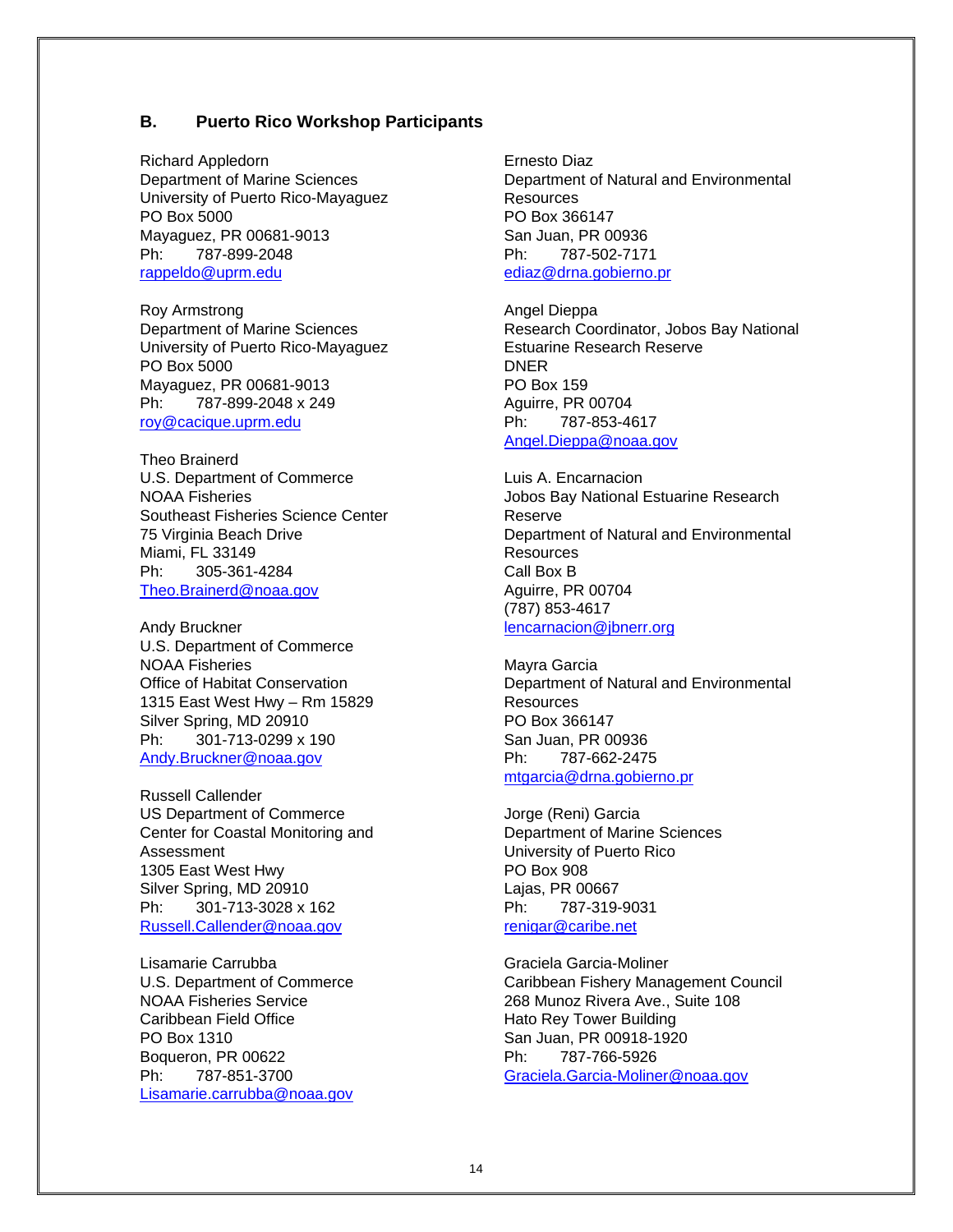Kurt Grove University of Puerto Rico Sea Grant College Program UPR Mayagüez Campus PO Box 9011 Mayagüez, PR 00681 Ph: 787-832-4040 X 5300 [ma-valdes@rumac.uprclu.edu](mailto:ma-valdes@rumac.uprclu.edu)

Edwin Hernandez-Delgado Department of Biology Coral Reef Research Group University of Puerto Rico PO Box 23360 San Juan, PR 00931-3360 Ph: 787-449-0566 [Coral\\_giac@yahoo.com](mailto:Coral_giac@yahoo.com)

Ron Hill US Department of Commerce NOAA Fisheries 4700 Avenue U Galveston, TX 77551 Ph: 409-766-3519 [Ron.Hill@noaa,gov](mailto:Ron.Hill@noaa,gov)

Chris Jeffrey US Department of Commerce Biogeography Team Center for Coastal Monitoring and Assessment 1305 East West Hwy Silver Spring, MD 20910 Ph: 301-713-3028 x 134 [Chris.Jeffrey@noaa.gov](mailto:Chris.Jeffrey@noaa.gov)

Kara Meckley US Department of Commerce National Ocean Service 1305 East West Hwy – Rm 10203 Silver Spring, MD 20910 Ph: 301-713-3155 x 144 [Kara.Meckley@noaa.gov](mailto:Kara.Meckley@noaa.gov)

Mark Monaco US Department of Commerce Biogeography Team Center for Coastal Monitoring and Assessment 1305 East West Hwy - Rm 9306 Silver Spring, MD 20910 Ph: 301-713-3028 x 160 [Mark.Monaco@noaa.gov](mailto:Mark.Monaco@noaa.gov)

Edgardo Ojeda University of Puerto Rico Sea Grant College Program UPR Mayagüez Campus PO Box 9011 Mayagüez, PR 00681 Ph: 787-832-8045 [eojeda@uprm.edu](mailto:eojeda@uprm.edu)

Francisco Pagan Department of Marine Sciences University of Puerto Rico PO Box 908 Lajas, PR 00667 Ph: 787-895-2048 [fpagan@rmocfis.uprm.edu](mailto:fpagan@rmocfis.uprm.edu)

Aida Rosario Department of Natural and Environmental **Resources** PO Box 3665 Mayaguez, PR 00681 Ph: 787-833-2025 [fspfrl@coqui.net](mailto:fspfrl@coqui.net)

Miguel Rolon Caribbean Fishery Management Council 268 Munoz Rivera Ave., Suite 1108 Hato Rey Tower Bldg San Juan, PR 00918-1920 Ph: 787-766-5926 [Miguel.A.Rolon@noaa.gov](mailto:Miguel.A.Rolon@noaa.gov)

Shauna Slingsby US Department of Commerce F/HC1 – SSMC3 National Marine Fisheries Service 1315 East West Hwy Silver Spring, MD 20910 Ph: 301-713-0299 x 195 [Shauna.Slingsby@noaa.gov](mailto:Shauna.Slingsby@noaa.gov)

Debbie Spring US Department of Commerce Boqueron Field Office PO Box 3323 Lajas, PR 00667-3323 Ph: 787-851-3700 [Debbie.Spring@noaa.gov](mailto:Debbie.Spring@noaa.gov) [Dec 2006—Debbie is no longer with NOAA]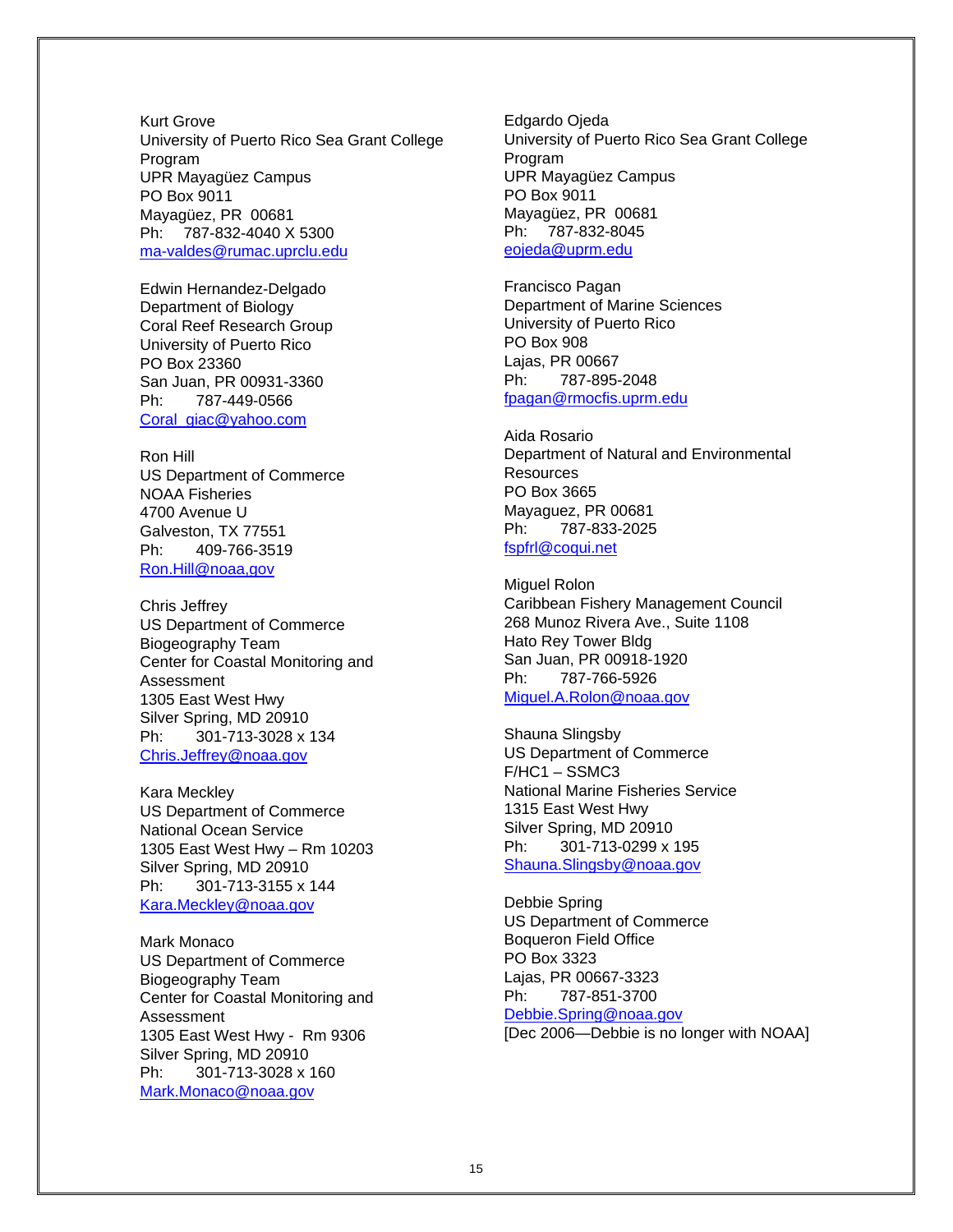Jenny Waddell US Department of Commerce Biogeography Team Center for Coastal Monitoring and Assessment 1305 East West Hwy Silver Spring, MD 20910 Ph: 301-713-3028 x 174 [Jenny.Waddell@noaa.gov](mailto:Jenny.Waddell@noaa.gov)

Ernesto Weil Department of Marine Sciences University of Puerto Rico Mayaguez PO Box 908 Lajas, PR 00667-0908 Ph: 787-899-2098 [eweil@caribe.net](mailto:eweil@caribe.net)

Dana Wusinich-Mendez US Department of Commerce NOS – N/ORM3 1305 East West Hwy Silver Spring, MD 20910 Ph: 301-713-3155 [Dana.Wusinich-Mendez@noaa.gov](mailto:Dana.Wusinich-Mendez@noaa.gov)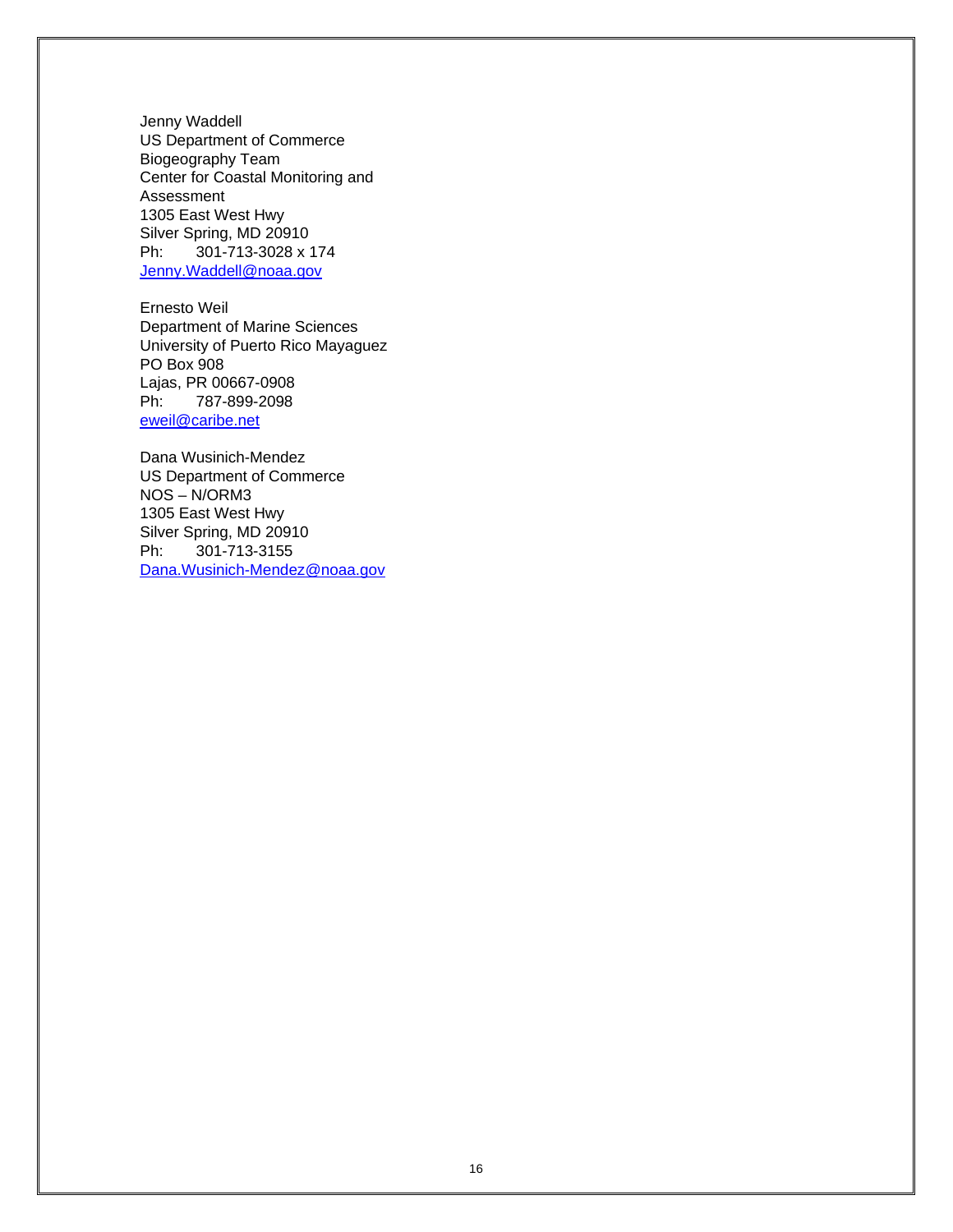### **St. Thomas Workshop Participants**

Rafe Boulon National Park Service 1300 Cruz Bay Creek St. John, USVI 00830 Ph: 340-693-8950 x 224 [Rafe\\_boulon@nps.gov](mailto:Rafe_boulon@nps.gov)

Theo Brainerd US Department of Commerce NOAA Fisheries – SEFSC 75 Virginia Beach Drive Miami, FL 33149 Ph: 305-361-4284 [Theo.Brainerd@noaa.gov](mailto:Theo.Brainerd@noaa.gov)

Andy Bruckner US Department of Commerce NOAA Fisheries Office of Habitat Conservation 1315 East West Hwy Silver Spring, MD 20910 Ph: 301-713-0299 x 190 [Andy.Bruckner@noaa.gov](mailto:Andy.Bruckner@noaa.gov)

John Christensen US Department of Commerce Center for Coast Monitoring and Assessment COAST 1305 East West Hwy Silver Spring, MD 20910 Ph: 301-713-3028 x 153 [John.Christensen@noaa.gov](mailto:John.Christensen@noaa.gov)

Nick Drayton Ocean Conservancy Box 667, Richmond Christiansted, St. Croix, USVI 00820 Ph: 340-719-8599 [ndrayton@oceanconservancy.org](mailto:ndrayton@oceanconservancy.org)

Mark Drew The Nature Conservancy 3052 Estate Little Princess Christiansted, St. Croix, USVI 00820 Ph: 340-773-5575 [mdrew@tnc.org](mailto:mdrew@tnc.org)

William Fisher U.S. Environmental Protection Agency Gulf Ecology Division Gulf Breeze Laboratory 1 Sabine Island Drive Gulf Breeze, FL 32561-5299 Ph: 850-934-9394 [Fisher.William@epa.gov](mailto:Fisher.William@epa.gov)

Graciela Garcia-Moliner Caribbean Fishery Management Council 268 Munoz Rivera Ave., Suite 1108 Hato Rey Tower Bldg San Juan, PR 00918-1920 Ph: 787-766-5926 [Graciela.Garcia-Moliner@noaa.gov](mailto:Graciela.Garcia-Moliner@noaa.gov)

Jordan Gass Division of Coastal Zone Management 6501 Red Hook Plaza – Ste 201 St. Thomas, USVI 00802 Ph: 340-774-3320 [Jordan.gass@viczmp.com](mailto:Jordan.gass@viczmp.com)

Ron Hill U.S. Department of Commerce NOAA Fisheries 4700 Avenue U Galveston, TX 77551 Ph: 400-766-3519 [Ron.Hill@noaa.gov](mailto:Ron.Hill@noaa.gov)

Zandy Hillis-Starr Danish Custom House KingsWharf 2100 Church Street #100 Christiansted, St. Croix, USVI 00820-4611 Ph: 340-773-1460 Zandy Hillis-Starr@nps.gov

Aaron Hutchins USVI DPNR/DEP 45 Mars Hill Frederiksted, St. Croix, USVI 00840 Ph: 340-773-1082 [Hutchins.aaron@vidpnr-dep.org](mailto:Hutchins.aaron@vidpnr-dep.org)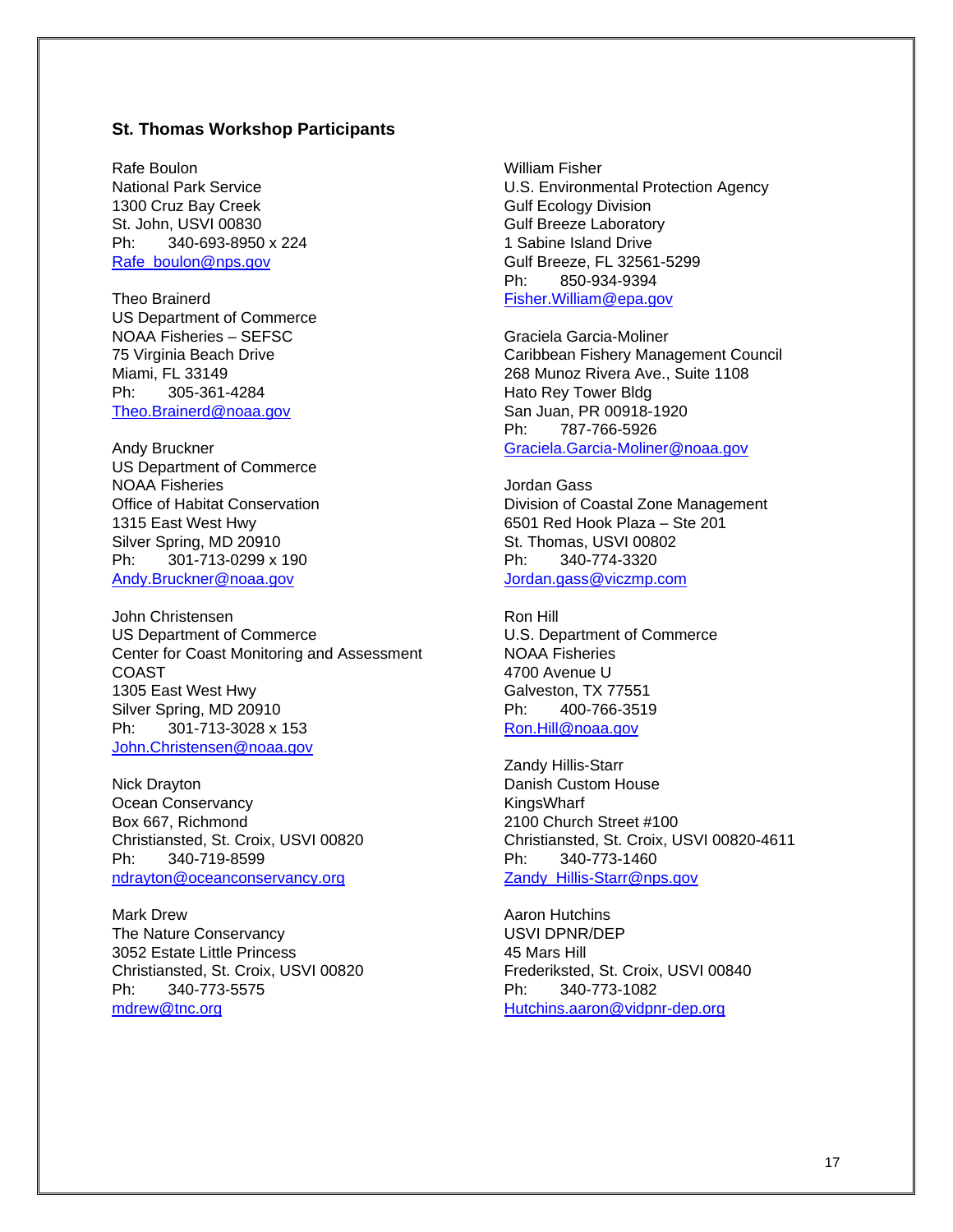Chris Jeffrey US Department of Commerce Biogeography Team Center for Coastal Monitoring and Assessment 1305 East West Hwy Silver Spring, MD 20910 Ph: 301-713-3028 x 134 [Chris.Jeffrey@noaa.gov](mailto:Chris.Jeffrey@noaa.gov)

Barbara Kojis (retired) Formerly of USVI DPNR Division of Fish and Wildlife 6291 Estate Nazareth 101 St. Thomas, USVI 00802-3972 Ph: 340-777-8151 [bkojis@hotmail.com](mailto:bkojis@hotmail.com)

Charles LoBue U.S. Environmental Protection Agency Region 2 Division of Environmental Planning and Protection 290 Broadway NY, NY 10007-1866 Ph: 212-637-3798 [LoBue.Charles@epa.gov](mailto:LoBue.Charles@epa.gov)

Kara Meckley U.S. Department of Commerce National Ocean Service 1305 East West Hwy – Room 10203 Silver Spring, MD 20910 Ph: 301-713-3155 x 144 [Kara.Meckley@noaa.gov](mailto:Kara.Meckley@noaa.gov)

Mark Monaco U.S. Department of Commerce Biogeography Team Center for Coastal Monitoring and Assessment 1305 East West Hwy Silver Spring, MD 20910 Ph: 301-713-3028 x 160 [Mark.Monaco@noaa.gov](mailto:Mark.Monaco@noaa.gov)

Rick Nemeth Center for Marine and Environmental Studies University of the Virgin Islands 2 John Brewer's Bay St. Thomas, USVI 00802-9990 Ph: 340-693-1381 [rnemeth@uvi.edu](mailto:rnemeth@uvi.edu)

Pedro Nieves University of the Virgin Islands 2 John Brewer's Bay St. Thomas, USVI 00802-9990 Ph: 340-693-1064 [pnieves@uvi.edu](mailto:pnieves@uvi.edu)

Jean-Pierre Oriol Virgin Islands CZM Program Cyril E. King Airport, Terminal Bldg, 2<sup>nd</sup> Floor St. Thomas, USVI 00802 Ph: 340-774-3320 x 5126 [Jp.oriol@viczmp.com](mailto:Jp.oriol@viczmp.com)

Shona Paterson The Nature Conservancy 3052 Estate Little Princess Christiansted, St. Croix, USVI 00820 Ph: 340-773-5575 spaterson@tnc.org

Norman Quinn Ph: 340-777-8151 [Norman\\_q@hotmail.com](mailto:Norman_q@hotmail.com)

Caroline Rogers U.S. Geological Survey 1300 Cruz Bay Creek St. John, USVI 00830 Ph: 340-693-8950 x 221 [Caroline\\_Rogers@usgs.gov](mailto:Caroline_Rogers@usgs.gov)

Bill Rohring Department of Planning and Natural Resources Coastal Zone Management Program Cyril E. King Airport, Terminal Bldg, 2<sup>nd</sup> Floor St. Thomas, USVI 00802 Ph: 340-774-3320 [Bill.rohring@viczmp.com](mailto:Bill.rohring@viczmp.com)

Paige Rothenberger USVI – Division of Coastal Zone Management 45 Mars Hill Frederiksted, St. Croix, USVI 00840 Ph: 340-773-1082 [Paige.Rothenberger@viczmp.com](mailto:Paige.Rothenberger@viczmp.com)

Shauna Slingsby U.S. Department of Commerce F/HC1 – SSMC3 National Marine Fisheries Service 1315 East West Hwy Silver Spring, MD 20910 Ph: 301-713-0299 x 195 [Shauna.Slingsby@noaa.gov](mailto:Shauna.Slingsby@noaa.gov)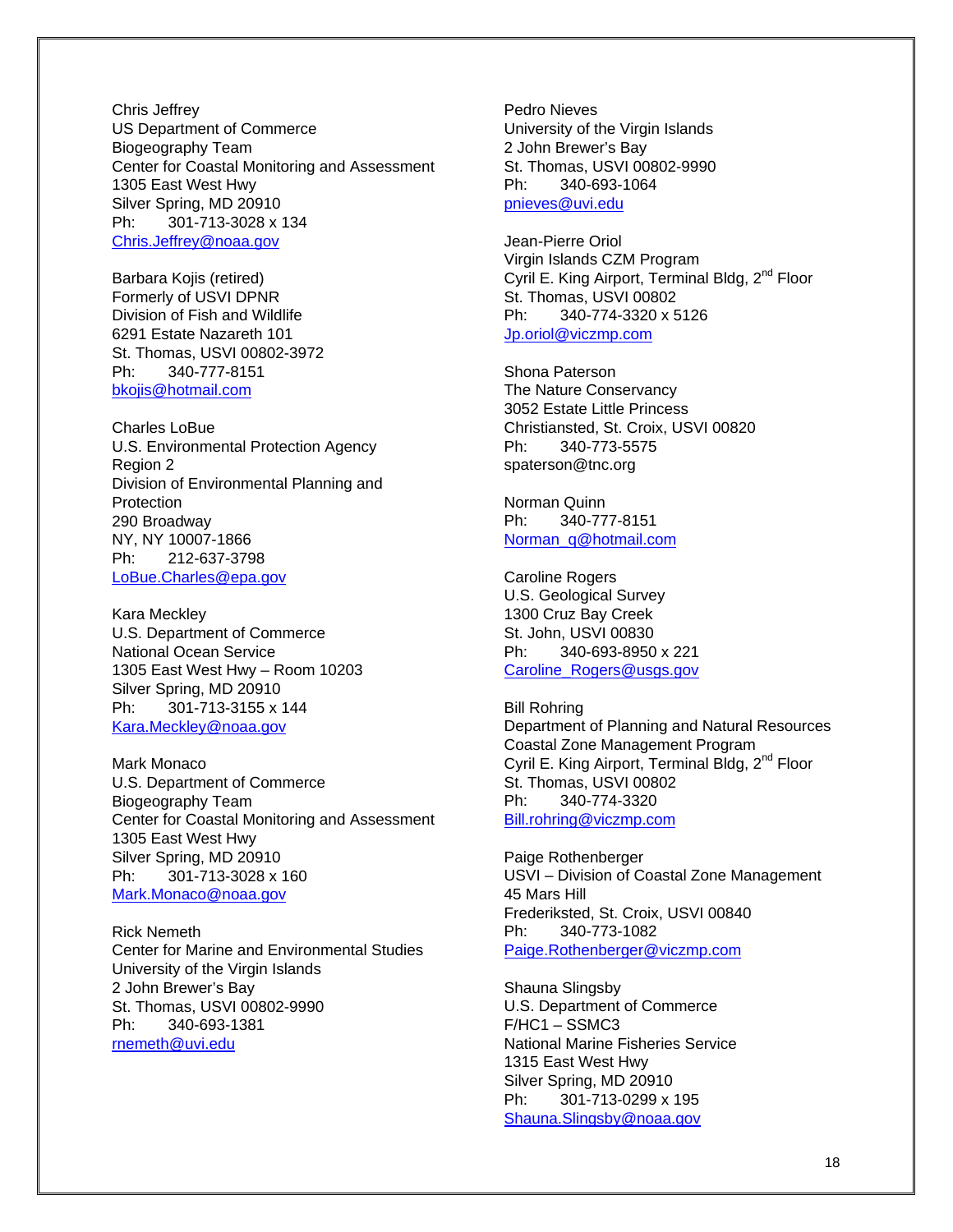Tyler Smith Center for Marine and Environmental Studies University of the Virgin Islands 2 John Brewer's Bay St. Thomas, USVI 00802-9990 Ph: 340-693-1394 [Tsmith@uvi.edu](mailto:Tsmith@uvi.edu)

Marcia Taylor University of the Virgin Islands RR # 1, Box 10, 000 Kingshill St. Croix, USVI 00850-9781 Ph: 340-692-4046 [mtaylor@uvi.edu](mailto:mtaylor@uvi.edu)

Wes Toller USVI DPNR-DEP Division of Fish and Wildlife 45 Mars Hill Frederiksted, St. Croix, USVI 00840 Ph: 340-773-1082 [Toller.wes@vidpn-dep.org](mailto:Toller.wes@vidpn-dep.org)

Violeta Villanueva-Mayor USVI DPNR-DEP Division of Fish and Wildlife 45 Mars Hill Frederiksted, St. Croix, USVI 00840 Ph: 340-773-1082 [Violeta-vm@solitaire.net](mailto:Violeta-vm@solitaire.net)

Jenny Waddell U.S. Department of Commerce Biogeography Team Center for Coastal Monitoring and Assessment 1305 East West Hwy Silver Spring, MD 20910 Ph: 301-713-3028 x 174 [Jenny.Waddell@noaa.gov](mailto:Jenny.Waddell@noaa.gov)

Roy Watlington University of the Virgin Islands 2 John Brewer's Bay St. Thomas, USVI 00802-9990 Ph: 340-693-1391 [rwatlin@uvi.edu](mailto:rwatlin@uvi.edu)

Dana Wusinich-Mendez U.S. Department of Commerce NOS-N/ORM3 1305 East West Hwy Silver Spring, MD 20910 Ph: 301-713-5155 [Dana.Wusinich-Mendez@noaa.gov](mailto:Dana.Wusinich-Mendez@noaa.gov)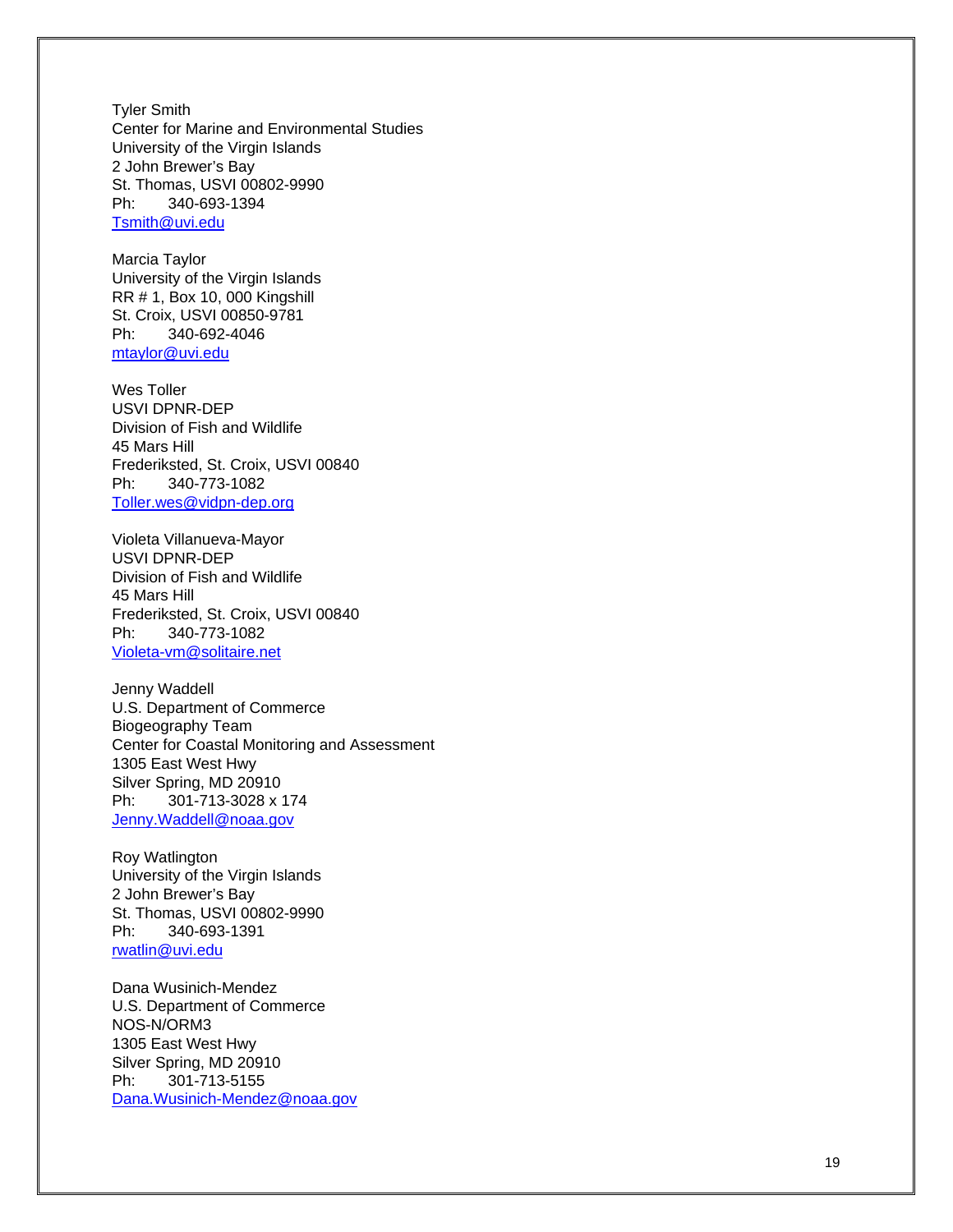# **C. Puerto Rico Meeting Agenda, September 18-19, 2006**

# *Day 1 September 18, 2006*

| 10:00-10:30am<br>10:30-11:00<br>11:00-11:30<br>11:30-12:00<br>12:00-1:00 | <b>Continental Breakfast and Discussion</b><br>Objectives of Workshop and Introductions<br>Linkage to NOAA's CRCP and FY09-FY13 Caribbean Initiative<br>Introduction to C-CCREMP GIS and Data Inventory System<br>Invited Presentations on Caribbean Ecosystem Monitoring Studies<br>10 min presentations/ 5 min for Qs<br>- Ernesto Weil<br>- Aida Rosario<br>- Graciela Garcia-Moliner<br>- Mark Monaco |
|--------------------------------------------------------------------------|-----------------------------------------------------------------------------------------------------------------------------------------------------------------------------------------------------------------------------------------------------------------------------------------------------------------------------------------------------------------------------------------------------------|
| $1:00 - 2:00$                                                            | <b>LUNCH</b>                                                                                                                                                                                                                                                                                                                                                                                              |
| 2:00-3:45                                                                | Invited Presentations on Caribbean Ecosystem Monitoring Studies<br>10 min presentations/ 5 min for Qs<br>- Edwin Hernandez<br>- Reni Garcia<br>- Rich Appeldoorn<br>- Ernesto Diaz<br>- Andy Bruckner/ Ron Hill<br>- Roy Armstrong<br>- Roy Watlington/ Nasseer Idrisi                                                                                                                                    |
| $3:45 - 4:00$                                                            | <b>BREAK</b>                                                                                                                                                                                                                                                                                                                                                                                              |
| 4:00-5:00<br>5:00-5:15pm                                                 | Discussion on Management Needs and Capacity Building in the U.S.<br>Caribbean<br>Summary of Day 1 and Plan for Day 2                                                                                                                                                                                                                                                                                      |
| Day 2 September 19, 2006                                                 |                                                                                                                                                                                                                                                                                                                                                                                                           |
| 9:00-9:30am<br>9:30-10:00<br>10:00-10:30<br>10:30-11:00                  | <b>Continental Breakfast and Discussion</b><br>Summary of Revised Database on Monitoring Projects<br>Identifying gaps in monitoring at various spatial & temporal scales. Where<br>can we better integrate existing efforts?<br>Discussion on Prioritizing Monitoring Projects to Support Management Needs<br>and U.S. State of the Reef Report                                                           |
| 11:00-11:15                                                              | <b>BREAK</b>                                                                                                                                                                                                                                                                                                                                                                                              |
| 11:15-12:30                                                              | Discussion on 3 Potential Funding Scenarios:<br>1) no new funds but better integration and sharing of existing resources<br>2) moderate new funding to support projects,<br>3) significant new funding to support projects                                                                                                                                                                                |
| 12:30-1:00<br>1:00 <sub>pm</sub>                                         | Summary of Workshop Results and Final Discussions<br>Adjourn                                                                                                                                                                                                                                                                                                                                              |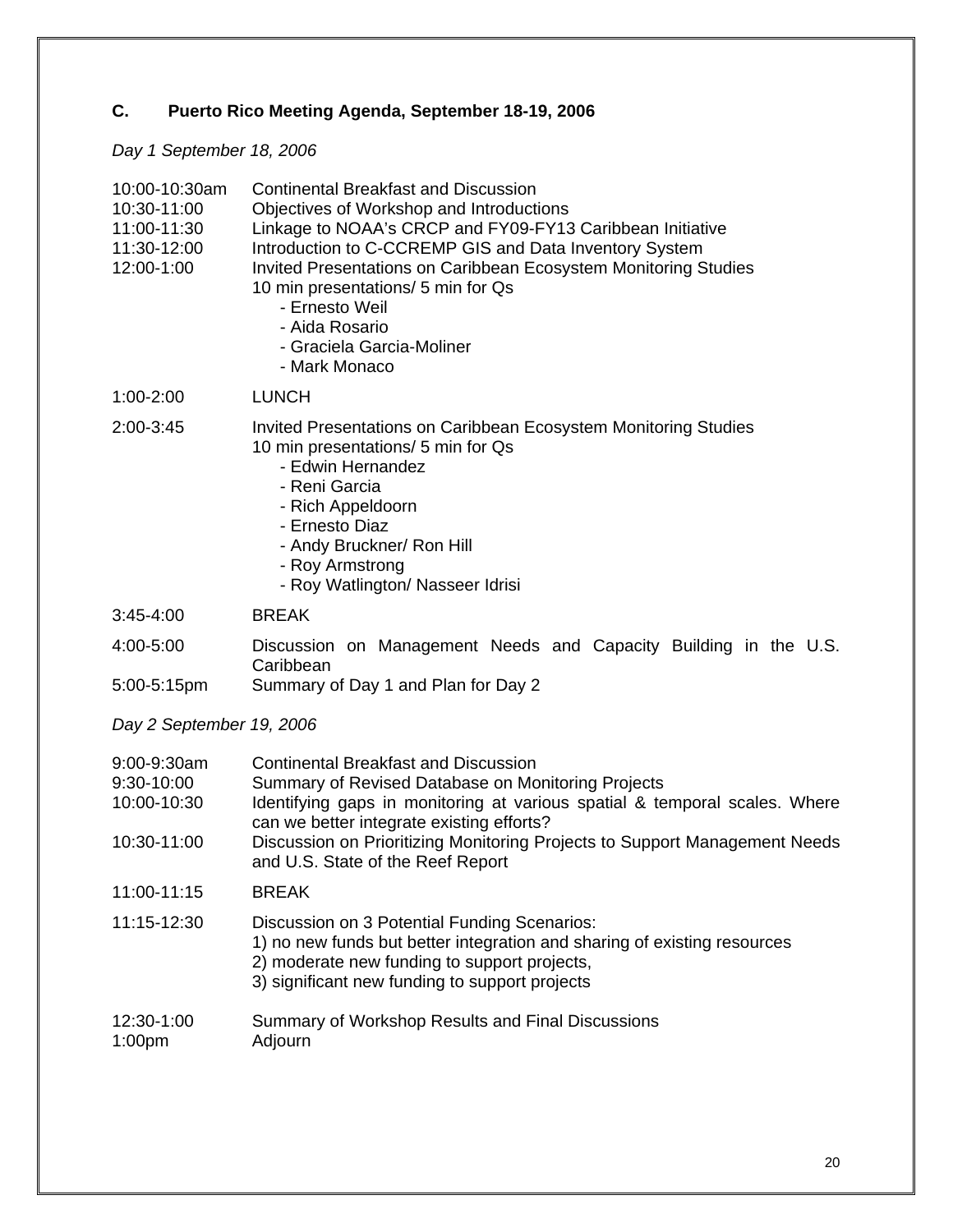# **St. Thomas Meeting Agenda, September 21-22, 2006**

*Day 1 September 21, 2006* 

| 8:30-9:00<br>9:00-9:30<br>9:30-10:00                | <b>Continental Breakfast and Discussion</b><br>Objectives of Workshop and Introductions<br>Linkage to NOAA's CRCP and FY09-FY13 Caribbean Initiative                                                                                                                                                                                          |
|-----------------------------------------------------|-----------------------------------------------------------------------------------------------------------------------------------------------------------------------------------------------------------------------------------------------------------------------------------------------------------------------------------------------|
| 10:00-10:15                                         | <b>BREAK</b>                                                                                                                                                                                                                                                                                                                                  |
| 10:15-10:45<br>10:45-12:00                          | Introduction to C-CCREMP GIS and Data Inventory System<br>Invited Presentations on Caribbean Ecosystem Monitoring Studies<br>10 min presentation/ 5 min for Qs<br>- Paige Rothenberger<br>- Aaron Hutchins<br>- Chris Jeffrey<br>- Rick Nemeth<br>- Ron Hill                                                                                  |
| 12:00-1:30                                          | <b>LUNCH</b>                                                                                                                                                                                                                                                                                                                                  |
| 1:30-3:00                                           | Invited Presentations on Caribbean Ecosystem Monitoring Studies<br>10 min presentation/ 5 min for Qs<br>- Caroline Rogers<br>- Toby Tobias<br>- Zandy Hillis-Starr<br>- Mark Monaco<br>- Bill Fisher<br>- Roy Watlington                                                                                                                      |
| 3:00-3:15                                           | <b>BREAK</b>                                                                                                                                                                                                                                                                                                                                  |
| $3:15 - 4:15$<br>4:15-4:30                          | Discussion on Management Needs and Capacity Building<br>Summary of Day 1 and Plan for Day 2                                                                                                                                                                                                                                                   |
| Day 2 September 22, 2006                            |                                                                                                                                                                                                                                                                                                                                               |
| 8:00-8:30am<br>8:30-9:00<br>9:00-9:30<br>9:30-10:00 | <b>Continental Breakfast and Discussion</b><br>Summary of Revised Database on Monitoring Projects<br>Identifying gaps in monitoring at various spatial & temporal scales. Where<br>can we better integrate existing efforts?<br>Discussion on Prioritizing Monitoring Projects to Support Management Needs<br>and US State of the Reef Report |
| 10:00-10:15                                         | <b>BREAK</b>                                                                                                                                                                                                                                                                                                                                  |
| 10:15-11:30                                         | Discussion on 3 Potential Funding Scenarios for High Priority Projects:<br>1) no new funds but better integration and sharing of existing resources<br>2) moderate new funds to support projects,<br>3) significant new funding to support projects                                                                                           |
| 11:30-12:00<br>12:00                                | Summary of Workshop Results and Final Discussions<br>Adjourn                                                                                                                                                                                                                                                                                  |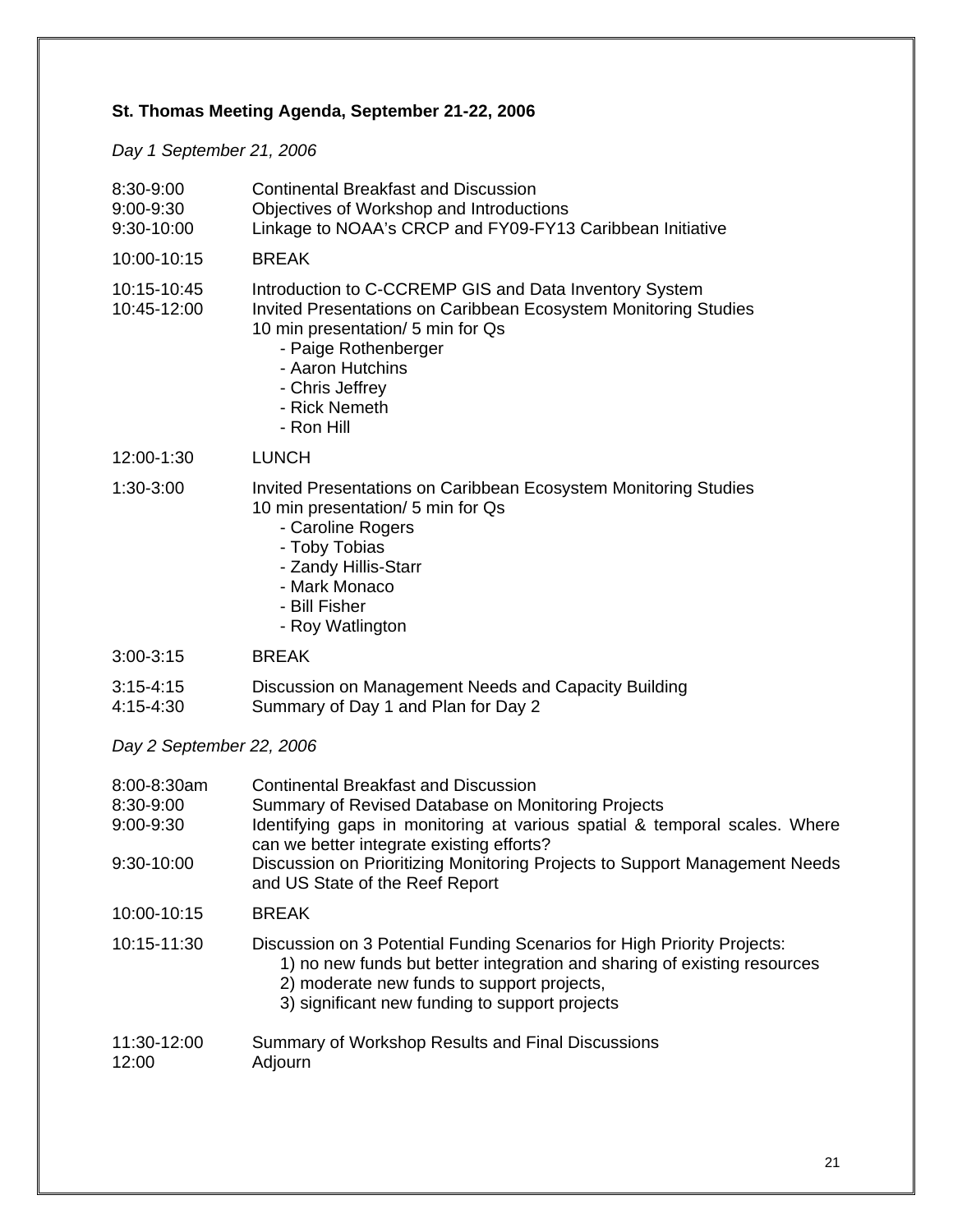# **D. MONITORING PRESENTATIONS**

### **La Parguera, PR—Presenters and Presentation Titles**

*Ernesto Weil, Coral Reef Targeted Research and Capacity Building, Coral Disease Working Group* 

*Aida Rosario, Puerto Rico SEAMAP Program* 

*Mark Monaco, Caribbean MPA Assessment: Integrated Coral Ecosystem Mapping and Monitoring* 

*Edwin Hernandez, Caribbean Coral Reef Research Institute, Coral Reef Long-term Monitoring Program* 

*Reni Garcia, Monitoring of Coral Reef Communities in Natural Reserves of Puerto Rico* 

*Reni Garcia, Research Program on Deep Reefs of Puerto Rico and the USVI* 

*Rich Appeldoorn, Research and Monitoring for Coral Reef Ecosystem Studies (CRES) at the Caribbean Coral Reef Institute* 

*Andy Bruckner, Prevalence and Impact of Coral Disease in Remote Locations* 

*Ron Hill, Recovery of Reef Fish Assemblages at the Fortuna Reefer Grounding Site at Mona Island, Puerto Rico* 

*Roy Armstrong, Multi-platform Remote Sensing for Coral Reef Community Assessment* 

*Chris Jeffrey, NOAA's U.S. Caribbean Coral Reef Ecosystem Monitoring Program* 

# **St. Thomas, USVI—Presenters and Presentation Titles**

*Paige Rothenberger, Monitoring Activities within the St. Croix East End Marine Park* 

*Aaron Hutchins, U.S. Virgin Islands Ambient Water Quality Monitoring Program* 

*Chris Jeffrey, NOAA's U.S. Caribbean Coral Reef Ecosystem Monitoring Program* 

*Tyler Smith, The USVI Territorial Coral Reef Monitoring Program* 

*Andy Bruckner, Prevalence and Impact of Coral Disease in Remote Locations* 

*Ron Hill, Recovery of Reef Fish Assemblages at the Fortuna Reefer Grounding Site at Mona Island, Puerto Rico* 

*Caroline Rogers, Elkhorn coral (Acropora palmata) in St. John, VI: Recovering or not?* 

*Caroline Rogers, National Park Service Long-term Monitoring of Coral Reefs in the Virgin Islands and Florida*